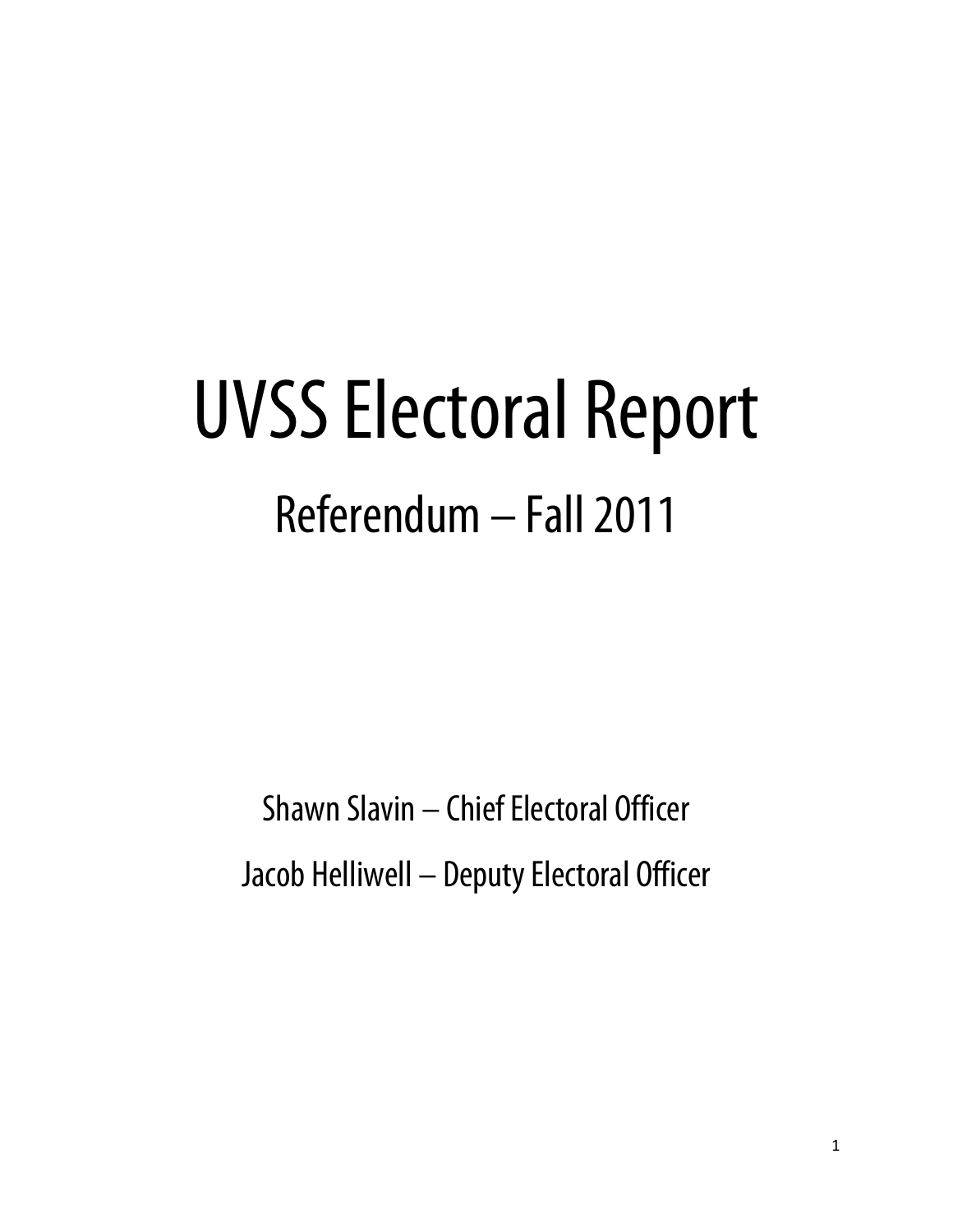# **TABLE OF CONTENTS**

| - |  |
|---|--|
|   |  |

## **SUMMARY**

| All Candidates Forum. |  |
|-----------------------|--|
| Polling               |  |
| Result                |  |

#### **ISSUES**

### **CONSIDERATIONS**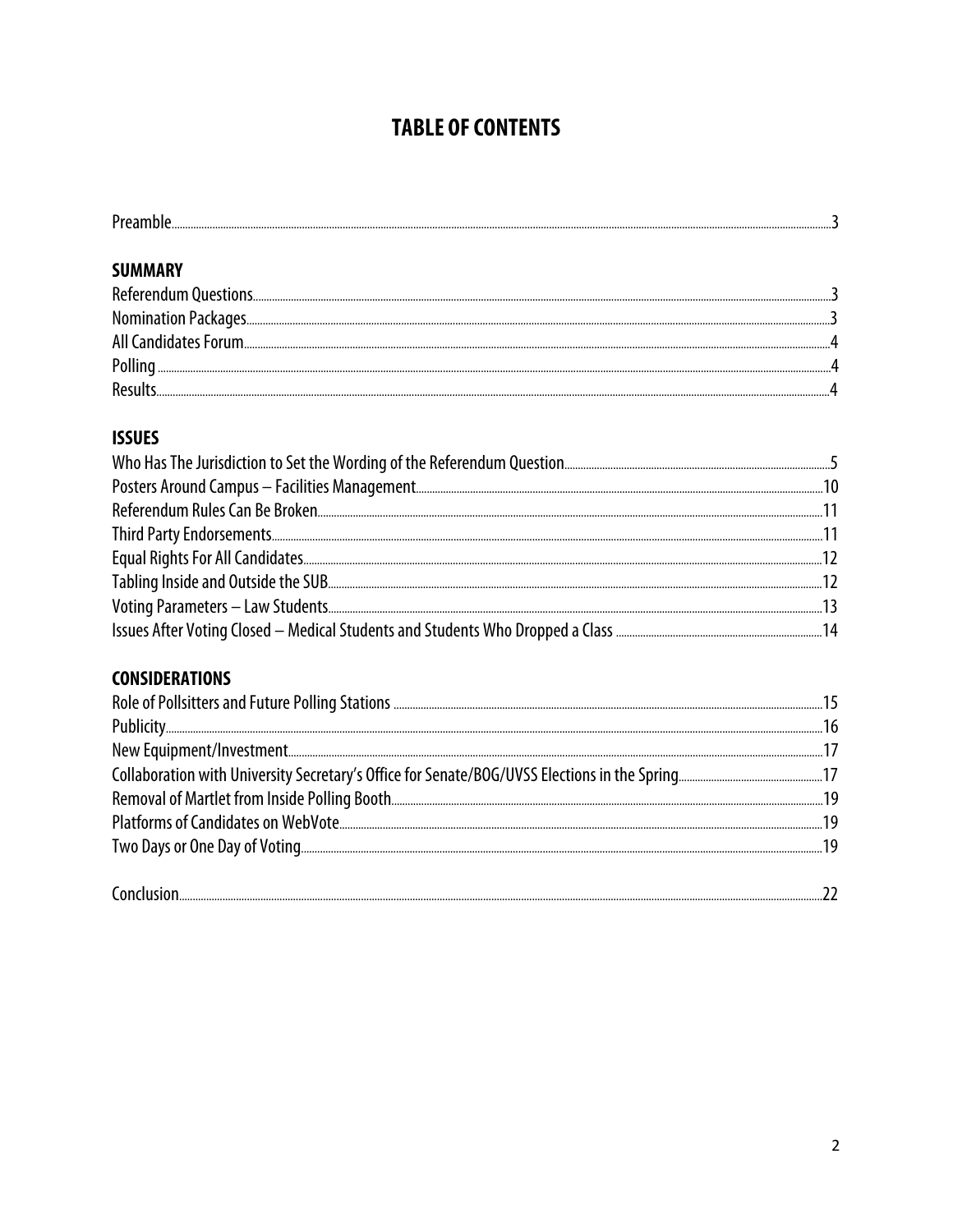#### **Preamble**

The 2011 Fall Referendum was quite an eye opening experience, as it was the first opportunity for the UVSS to try out the online voting system. As a whole, the experience was positive and certainly dispelled a lot of the myths and concerns about the decision to move online.

The electoral report is divided into three major sections – the first is a brief summary of what took place, the second part titled 'Issues' goes into detail of policy and procedural issues, and the third is titled 'Considerations' which uses the experience gained from this election to hopefully provide future Electoral Officers with some insight and knowledge in how they could improve upon our work this year.

## **SUMMARY**

#### **Referendum Questions**

Four questions were passed by the UVSS Board of Directors (Board), all of which concerned the establishment of new or an increase in current student fees.

The four questions were:

Do you support an increase in student fees of \$0.25 per part-time student per semester and \$0.55 per full-time student per semester to be directed to the UVSS Women's Centre to work towards its vision of creating social change through political action, education and support of University of Victoria women students?

Do you support establishing a dedicated fee for the purpose of UVSS campaigns to promote the interests of UVic students in the amount of \$0.48 per part-time student per semester and \$0.96 per full-time student per semester?

Do you support establishing a fee of \$0.15 per full-time student per semester, and \$0.08 per part-time student per semester to be directed to the UVSS Travel Pool Fund?

Do you support an increase in student fees of \$1.00 per full time student per semester and \$0.50 per part time student per semester to fund the Student Refugee Program run by the World University Service of Canada (WUSC) UVic Local Committee?

#### **Nomination Packages**

To help minimize costs and waste of paper, all of the nomination forms were converted into PDF forms available for download from the UVSS Elections website. The office did not print out copies of the nomination packages, the Electoral Report (EPM), or the Constitution and Bylaws (C&B). An PDF collection was put online that contained eight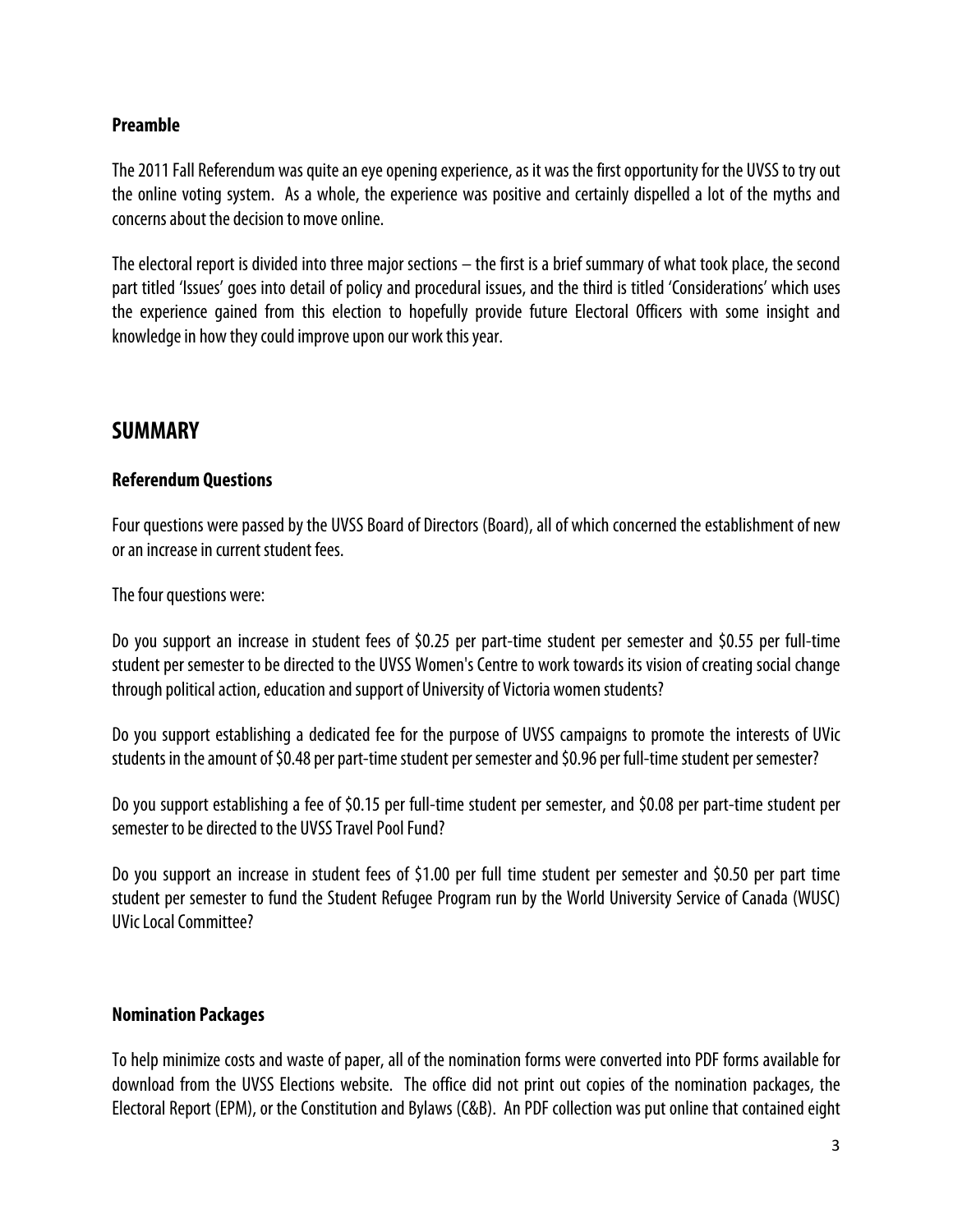separate nomination forms (two for each referendum question – one for the YES side and one for the NO side), a summary of the rules and important information, a copy of the EPM and a copy of the C&B. One of the downsides was that the office did not know until the nomination period closed whether any question would be contested, or how many candidates we would have running. This, however, wasn't a major concern for us.

Four individuals submitted nomination forms to the Elections Office, one for each question, all of the candidates representing the YES side.

#### **All Candidates Forum**

No All Candidates Forum was held this election period. The office consulted all four of the candidates, and it was agreed that it wouldn't be worth the time and effort for them to put together speeches that would only be heard by a handful of individuals.

#### **Polling**

The referendum took place from November 2-4 (for most undergraduate students) and November 4-6 (for Law students) – see page 13. Voting was conducted online using the University's WebVote System. Polls opened at 9:00am PST and closed at 4:00pm PST for both elections. There were no blackout periods where students were unable to access the voting system.

#### **Results**

A total of 3425 votes were cast between both elections. In the end, only one of the four referendum questions passed, while the other three failed to obtain a majority of votes cast in favour. See Appendix 1 for a copy of the Official Results.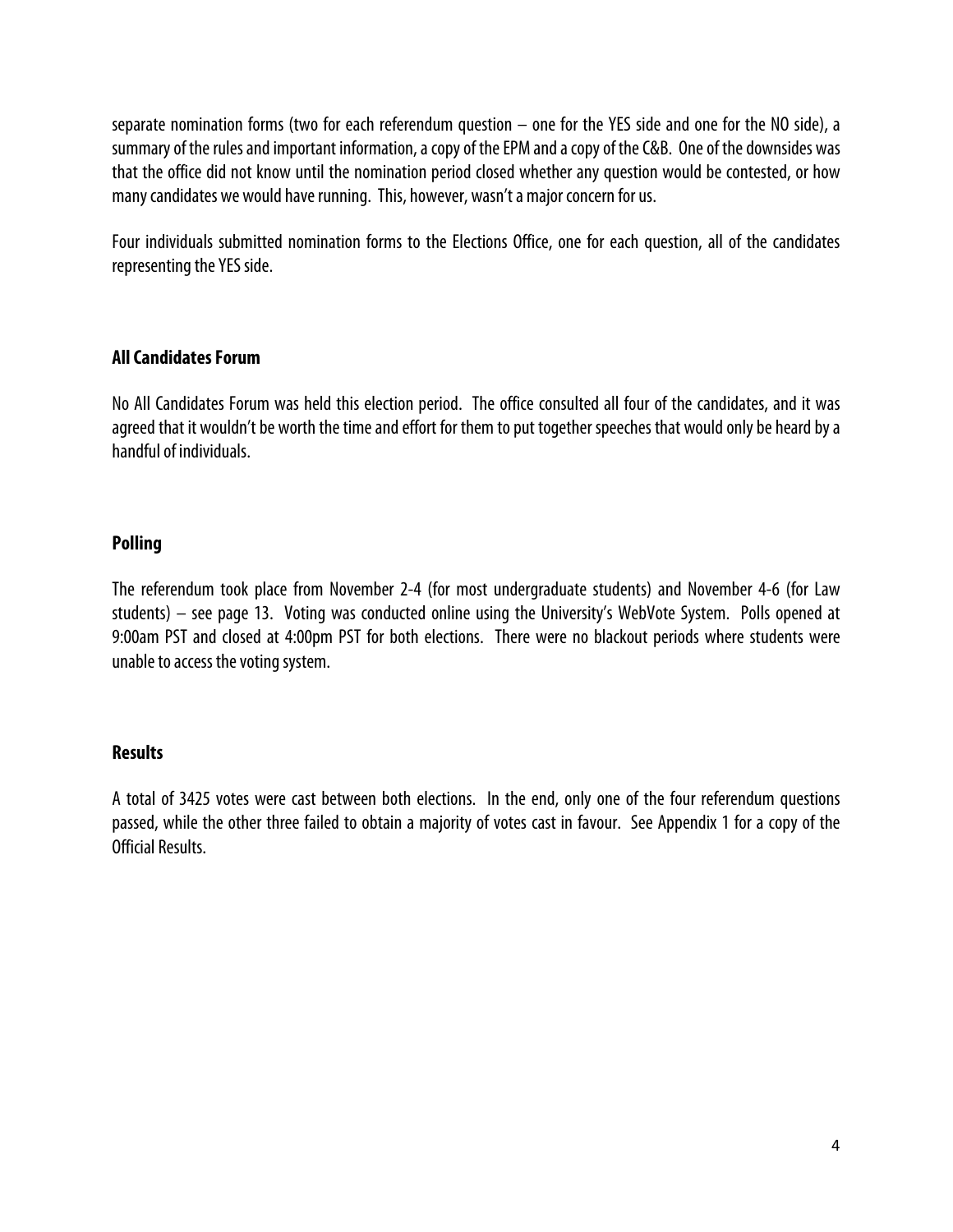# **ISSUES**

#### **Who Has The Jurisdiction to Set the Wording of the Referendum Question?**

Right off the bat, this was quite a major issue for the Elections Office and the individuals involved. In the eyes of the Elections Office, for a referendum, the question itself is the most important aspect of any elections process. We sincerely believe that this election matter should be overseen by the Electoral Officers.

I was hired on Thursday, September 22<sup>nd</sup>, and had my first day in the Elections Office on September 23<sup>rd</sup>. At this point, three of the four referendum questions had been passed and approved by the Board of Directors, with the fourth being approved the following Monday, September 26<sup>th</sup>. That Board meeting was the final opportunity to submit questions for the referenda in order to keep to the timeline laid out in conjunction with the Electoral Policy Manual. The questions also needed to be finalized to give adequate notice of nominations (five business days before the open of nominations was September  $27<sup>th</sup>$ ). I received a copy of the first three referendum questions on Thursday evening, and immediately took issue with the wording of all three questions. My initial read as CEO of the referendum questions made me believe that there was supplemental information contained within all three of the questions that did not keep the wording neutral.

At that point, I ruled the same way as was done for the November 2010 referenda when I was also employed as the Chief Electoral Officer. I reworded the questions in a way that kept the language neutral as to ensure that an outside observer would be free of any potential influence at the ballot box. In 2010 I made the changes to the questions, after which I sent an email to the individuals who had initially submitted the questions to the Board of Directors with the new, neutral version of the question that I had written. I informed the individuals that they are allowed to modify the question I had written, provided it remained impartial and I was content with the neutrality of it. Two of the individuals spoke with me in the elections office and we reworded the question again together as to ensure that all parties were content with the final wording of the referendum question. There were no issues raised or concerns.

This year, I followed the exact same procedure and sent emails to the three individuals who had been working on the three approved referendum questions. Prior to sending any of the emails, I spoke with the chair of the Electoral Committee as well as the Resource Coordinator who, at that point, did not raise any concern regarding my jurisdiction over the rewording of the referendum questions.

On Monday September 26<sup>th</sup>, I met with Gina Starblanket (Women's Centre) who had expressed concern over my unilateral decision to reword the following referendum question that was posed by the Women's Centre:

Do you support an increase in student fees of \$0.25 per part-time student per semester and \$0.55 per full-time student per semester to be directed to the UVSS Women's Centre to work towards its vision of creating social change through political action, education and support of University of Victoria women students?

Gina's other concerns were that there is nothing in policy regarding the language that is allowed to be used in the referendum question, there had been two prior referendum questions posed by Access UVic worded similarly that hadn't been an issue, and that she believed I was overstepping my boundary as the Chief Electoral Officer. Gina noted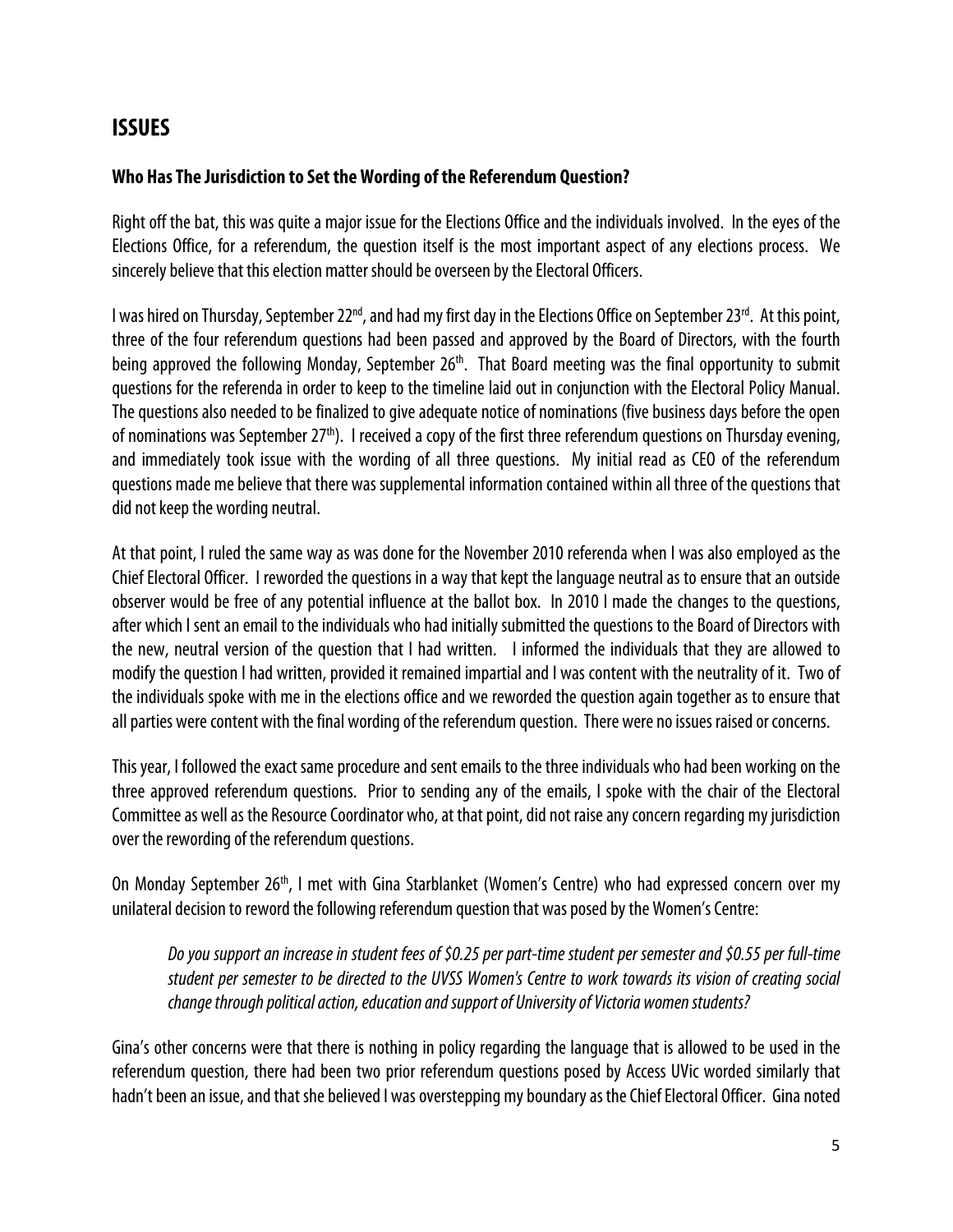that nowhere in policy or my job description does it state that I have the control to change the wording of a referendum question. There is no denying that I agreed almost entirely with Gina's concerns – the EPM and Constitution and Bylaws do not provide adequate guidance or rules to govern every possible scenario that would arise in either an Election or a Referendum. The only aspect of the arguments raised that I did not agree with was my power and role in governing, administering and overseeing the referendum process.

In my eyes, the ideal scenario was to create a question that both parties would be happy with. I had expressed to her that a portion of the referendum question that was initially approved contained information that I would deem as being "campaigning" – the content was not clear or concrete. I had expressed to her that I would be satisfied with a referendum question that clearly stated a tangible location or item(s) that the money was going to fund (i.e.: to pay wages, advocacy campaigns, etc.), or the money could go into an titled fund (i.e.: Women's Centre Advocacy and Education Fund), as opposed to a question that would say the money would fund a mandate, vision or goal of an organization. Gina and I did sit down to work on a question, and failed to arrive at a satisfactory resolve. Early in the afternoon on Monday September 26, Gina brought to me a question that I was fully satisfied with. She had expressed to me that she was content with the question, though she was not speaking on behalf of the entire Women's Collective and said she wanted to consult them first (she also still preferred the wording of the initial question more). Later in the afternoon, she had returned after consulting with other members of the collective, and informed me that as a whole, they were not satisfied with the alternate wording that she had brought forth and did not want to change the initial wording that had been approved by the Board. At this point we were at a standstill - the chair of the Electoral Committee was out of the office for the day, as was the Resource Coordinator, the Chair of the UVSS and the SUB General Manager (the individual that I report to). I wanted to consult with them to decide upon a best course of action. I spoke with several Electoral Officers who had governed the UVSS Elections in the past, and asked whether they had any concern with the wording of the question and every one of them agreed that the question was extremely leading as it was currently written.

The Resource Coordinator returned shortly after 4:00pm and had the opportunity to meet with Gina and me to help provide some insight and guidance into the matter. After consulting the EPM and Constitution and Bylaws he came to the same conclusion that we were in: nothing is in policy. After he had the opportunity to speak with the chair of the Electoral Committee, he had suggested one of two alternatives, to present to the Board of Directors and let them decide, or for Gina to appeal my decision to reword the question to the Elections Adjudicator (who was not hired). He had suggested going for the former of the two options as the Electoral Committee had no intention of hiring an Elections Adjudicator or Arbitration Panel for the referenda (as a means to save money). Gina and I spoke and both agreed that the best course of action would be to consult the Electoral Committee together, and give them the opportunity to direct us in the appropriate course of action. We believed that this would be the best option as tempers and emotions had elevated for some parties at this point, and I certainly felt it would be in the best interest to deal with this manner when emotion was not going to be of concern. However, after speaking to the Chair of the UVSS as well as the Resource Coordinator who again had talked to the chair of the Electoral Committee, they suggested that we address the Board of Directors at that evening's meeting.

Upon addressing the Board of Directors, the Resource Coordinator briefly filled in all Board members present of the issue that had arisen, after which I spoke, expressing my rationale for having deemed it to be my responsibility to ensure that the question itself is fair – I did not speak specifically to my concerns with the actual referendum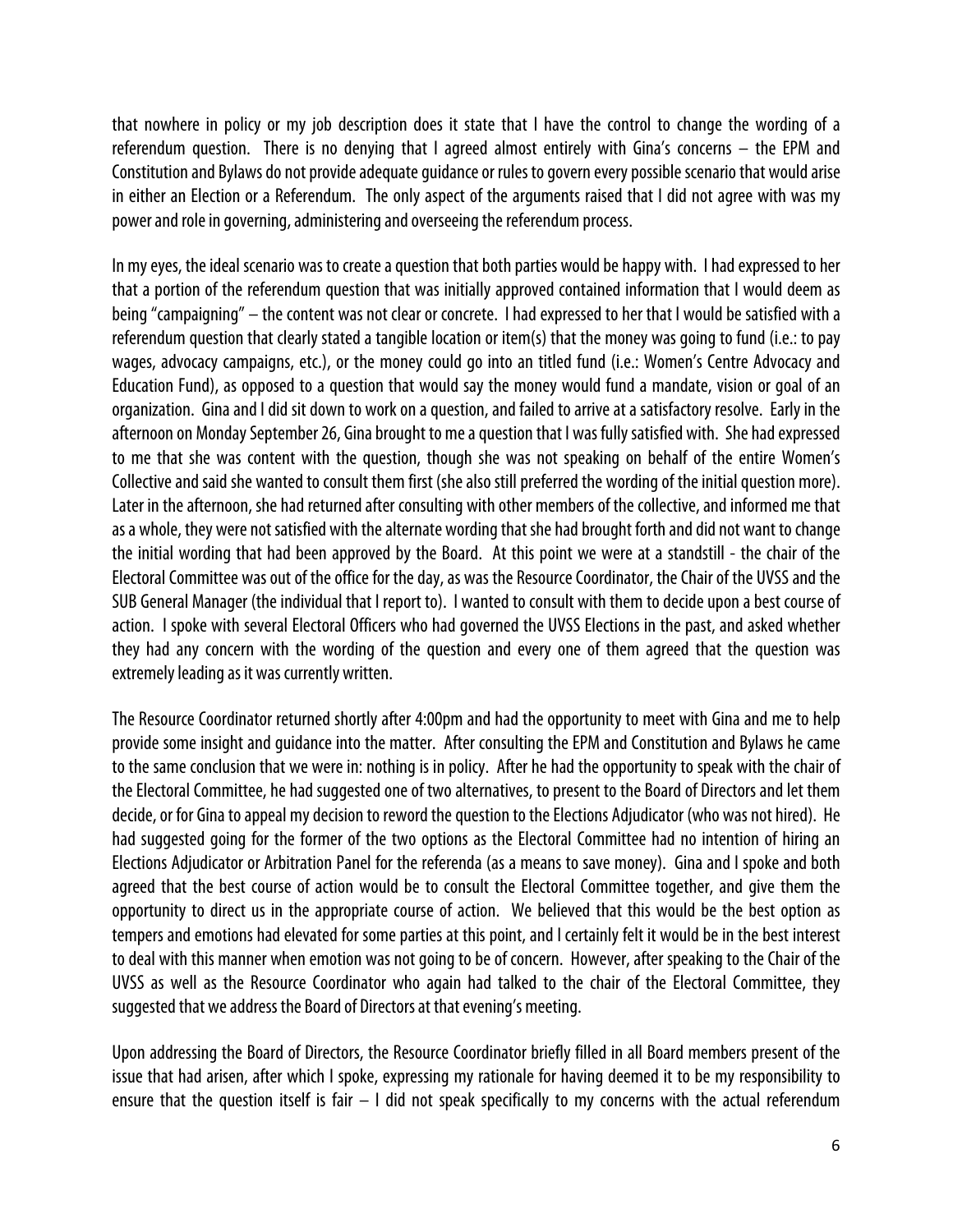question. Mandee McDonald (Women's Center Representative on the Board of Directors) relayed the concerns of the Women's Centre (specifically regarding the Women's Centre referendum question), and Jaraad Maraani (representative for another one of the referendum questions that I had reworded) expressed similar concerns regarding the lack of policy. The Board members spoke to the issue and the following is a list of the concerns raised by those present:

- ‐ There is currently nothing in policy regarding the language of the referendum questions
- ‐ The is nothing in policy specifically regarding the jurisdiction of the Chief Electoral Officer and whether he or she can overrule the decision of the Board of Directors
- ‐ The unilateral nature of my rewording the question was exclusive, whereas having the Board look at the question brings many more opinions and views to the table
- ‐ The initial wording was decided upon by a group on individuals who couldn't all be consulted, and was overruled by a single individual
- ‐ The individual(s) who submitted the initial question may feel that the reworded question had been altered to the point where they no longer supported the question being posed
- ‐ Individuals had approached the Board with a particular question (\*\*POLICY)
- ‐ The Board had already discussed the question, and approved it
- ‐ Past precedent:
	- o No Chief Electoral Officer changed the wording of a referendum question approved by the Board of Directors until I had done so in 2010
	- o Two questions posed by Access UVic! (2005 and 2009) were written in a similar format and no issues were raised

- (2005) Do you support a fee increase, beginning September 2005, of \$1.00 for each full time student and \$.50 from each part time student to be directed to Access UVic! for the purpose of organizing an effective advocacy centre for disabled students at the University of Victoria?

- (2009) Do you support an increase in student fees beginning September 2009 of \$1.00 per part-time student and \$2.00 per full-time student per semester to be directed to Access UVic! for the purpose of increasing awareness, inclusion and accessibility for all people with disabilities on campus and in society?

The Board had also expressed to me that there was currently policy in the works regarding the wording of referendum questions, however not to do with question neutrality, but rather the use of illegal language. One Board member did also make a point that nowhere in policy does it state that the referendum question has to be neutral in the first place.

When it came to the final decision, every voting Board member present voted to uphold the initial ruling of the Board of Directors and to allow the question to be posed to students as it was originally written. Their rationale was that there was nothing in policy regarding the wording of a question, and as such, I was not permitted to interpret the policy beyond what was written. The major issue however, is that there is clear policy that the Board is required to stay out of Elections Office decision making, specifically in regards to overruling the decision of the CEO.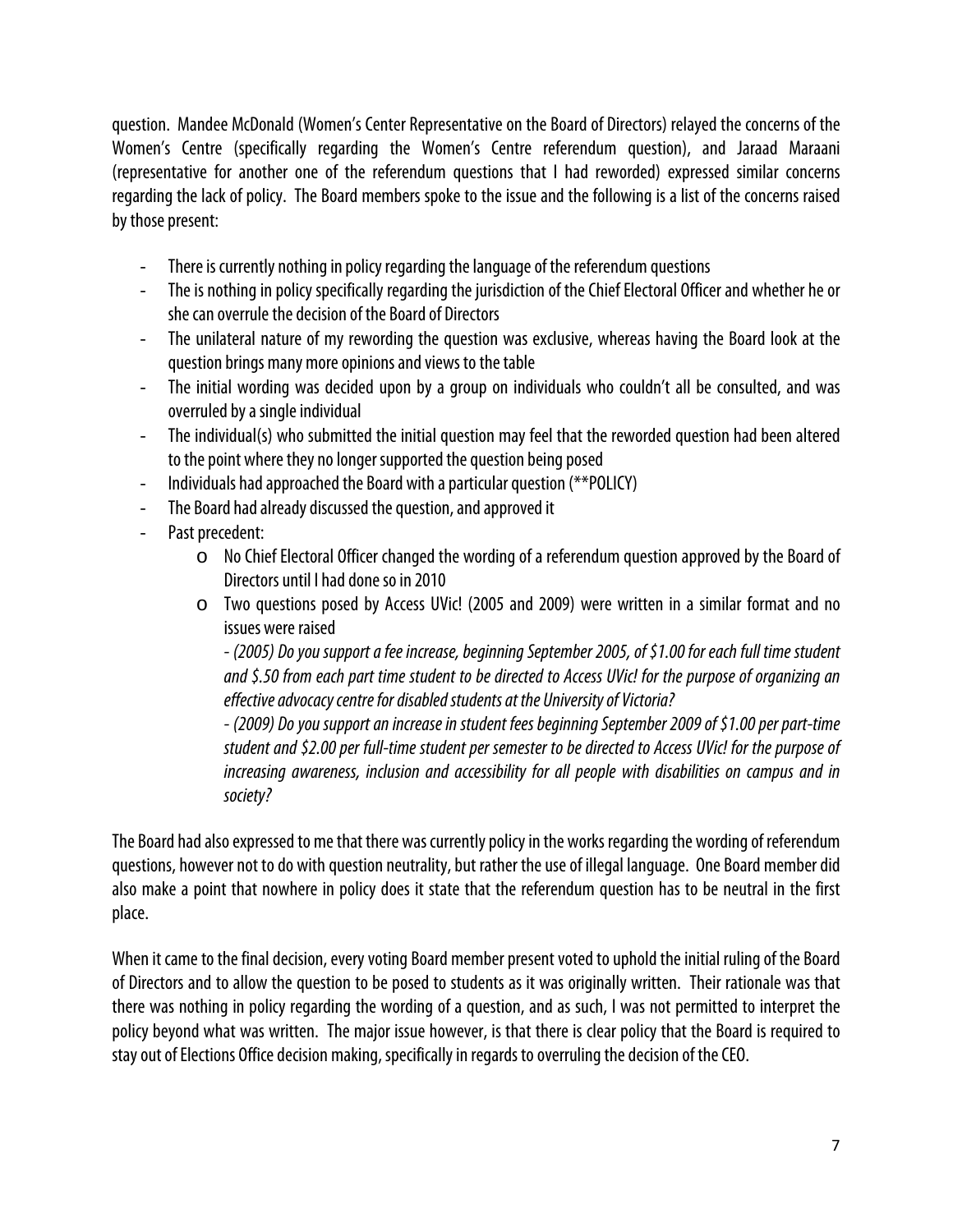At the 2010 AGM a restructuring of the UVSS elections hierarchy took place as to separate the Board of Directors and the electoral committee from the entire elections process. The changes were a result of months of policy development after reviewing the recommendations of Sandra McCallum (following the 2007 UVSS Elections). Students voted to reduce the power of both the Electoral Committee and the Board of Directors, and direct this power to the Elections Office (CEO and DEOs), who would be overseen by the Elections Adjudicator, who in turn was overseen by the Arbitration Panel. This Board restructuring also came following the resignation of the independent Chief Electoral Officer during the 2010 Election to the UVSS Board after a ruling he had made was overturned by the Electoral Committee.

When I came into the job as CEO for the referendum in the Fall of 2010, my vision and intent was to create and run an elections office void of any partisanship or bias. I ensured that everything that was produced by the Electoral Office or said by the Electoral Officers, was done without intention of supporting one side of any of the referendum questions. It was for that reason why I, in 2010, reworded the referendum questions to produce questions that were clear and stated no information that could be construed as potential campaigning. The Board supported this decision and appreciated that this was the position that I took as the head of the elections office. It was for that reason why I took the same approach at the start of the 2011 elections, by rewording the questions that had already been passed by the Board so that they would be completely neutral. One of the big changes between 2010 and 2011 was that I was no longer a UVSS member or student at UVic, and as such had zero vested interest in the outcome of any of the referendum questions.

What it boiled down to was whether the Board of Directors would not take an action because there is nothing in policy governing the language of the referendum question and who had final say over it, or taking an action that goes against the directive of the student body to distance itself from the proceedings by not upholding the decision of the independent Chief Electoral Officer. The Board, as a whole, overruled the student body's desire to separate the Board from the entire elections process, due to the lack of policy surrounding one aspect of the elections process.

My concern as a result of this decision, was regarding the integrity and fairness of the elections from here on out. If a student was to approach me wishing to oppose any of the referendum questions, and raises concern that the question itself is clearly biased and contains unnecessary information, I believe that the Board's decision undermines the intent of the UVSS Elections Policy. I understand that the Electoral Policy Manual's objective, Part A.1(d), "that there is an established process for electoral policy rulings," could be up for debate in that there are currently no policies in place for a scenario governing referendum language, however Part A.1(c) emphasizes the importance of a "fair and just election" and that "[the] primary function of the UVSS Electoral Policy is to provide an orderly and democratic [process]" for elections and referendum. To run a referendum question that contains information that could easily be construed as campaign material is extremely unfair.

Two complaints were received to the Elections Office, both of which expressed concern regarding the language of the Women's Center referendum question. The issues raised were:

The question is worded in a biased manner  $-$  campaigning within the question in a seeming attempt to influence the voter at the time of voting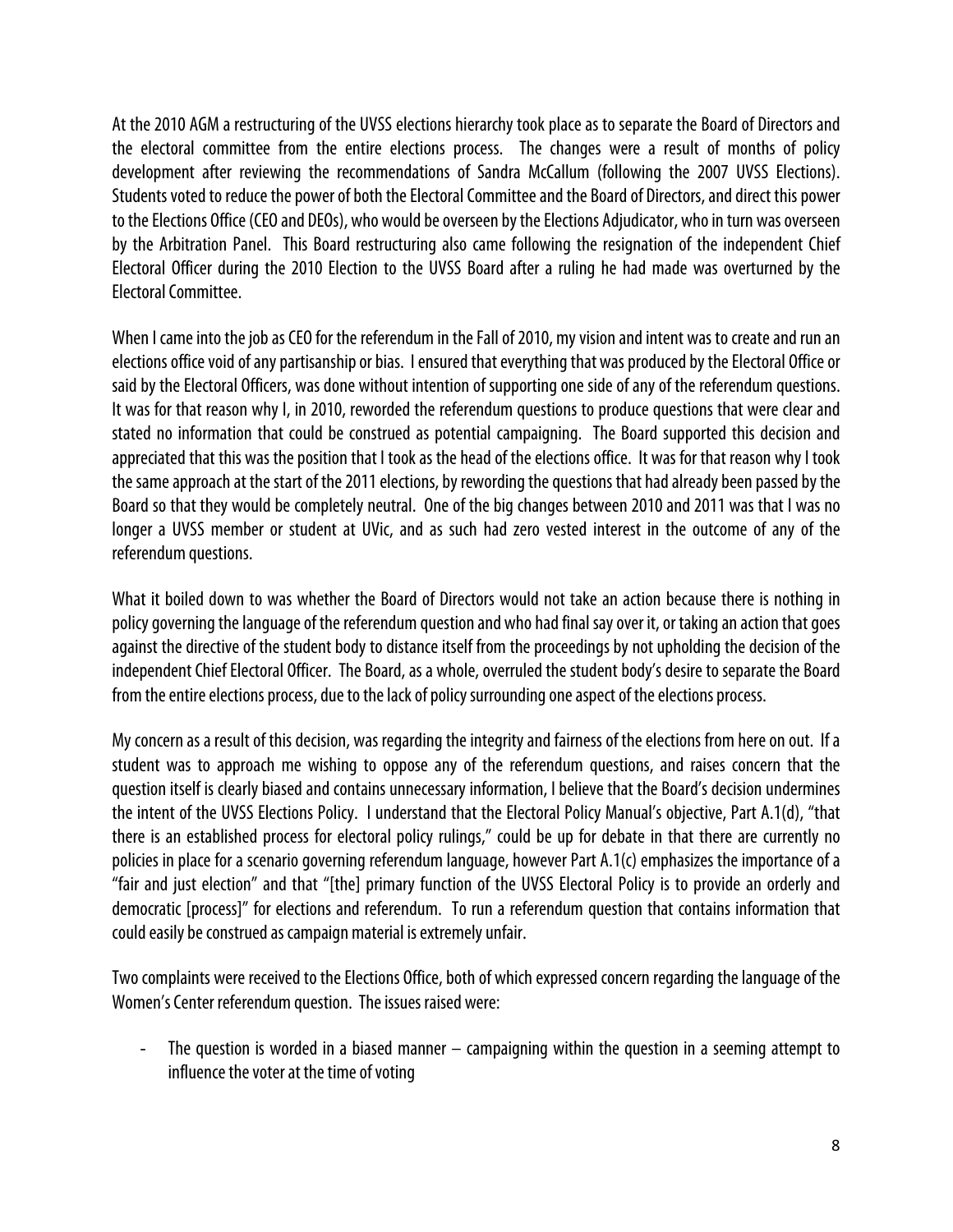- ‐ The reference of the mandate of the Women's Centre, though may be supported, may create guilt on the part of the voter who, while supporting the actions of the Women's Centre, may not support fee increases due to personal finances
- The rule regarding "campaigning within 6 metres of the polling booth" are broken, as it campaigns within the question itself
- The question violated the fairness principle outlined in section A:1(c) of the EPM it clearly places any opponent to the referendum at a disadvantage as the question is already biased against them

Given that a Board member raised the fact that there is nothing in policy even stating that the wording of the referendum question has to be neutral, this raises an interesting question: since there is nothing in policy governing the wording, where would the Board of Directors draw the line? Would the Board put the following question to students:

#### Do you support an increase in student fees of XX per student per semester to fund XX to promote their mandate of hosting entertaining and inclusive social events and activities for all students at UVic, so that everyone has a more enriching university experience?

I understand that this is much more misleading than the question posed by the Women's Centre and contains more evident campaigning within the question itself, but I highly doubt the Board would approve of its wording. The rules for an election, whether they are specifically written or not, need to be clear and orderly, and for the Board to arbitrarily decide that a question is valid when concerns have been raised regarding its neutrality, makes the entire process vague and unclear.

If a leading question similar to that of the Women's Centre was ever brought forth in a municipal, provincial or federal referendum, it would certainly be discarded and reworded. I, along with many, agree that the language for the 2011 BC Referendum regarding the Harmonized Sales Tax was not as clear as it could have been, however it was not a leading question whatsoever. The referendum didn't ask:

Are you in favour of keeping the HST to support the BC government's vision in enhancing their capacity to provide services to all citizens of BC, and to ensure public interests are reflected and served?

The BC government has no policies in place regarding the wording of a referendum question (aside from the fact that it is set by the Chief Electoral Officer), however along with the trust in the abilities of the CEO, the disgust and shame that would follow if a leading referendum question was ever posed ensures that it never happens. I expected that the UVSS Board of Directors would have held themselves to a similar level of impartiality and fairness, and keep their personal vested interests out of the question itself, however I truly believe that this was not the case.

During the election period in 2007, the UVSS Board of Directors overturned the ruling of the Chief Electoral Officer which resulted in the recommendation and review by Sandra McCallum. In a summarized version of that issue, the Board of Directors made the final call to choosing the chair of the UVSS after the CEO had disqualified two of the three candidates who had run for the position of chair and the appeals made their way to the Board. At that time, the hierarchy of the decision making process ("that there is an established process for electoral policy rulings" EPM Part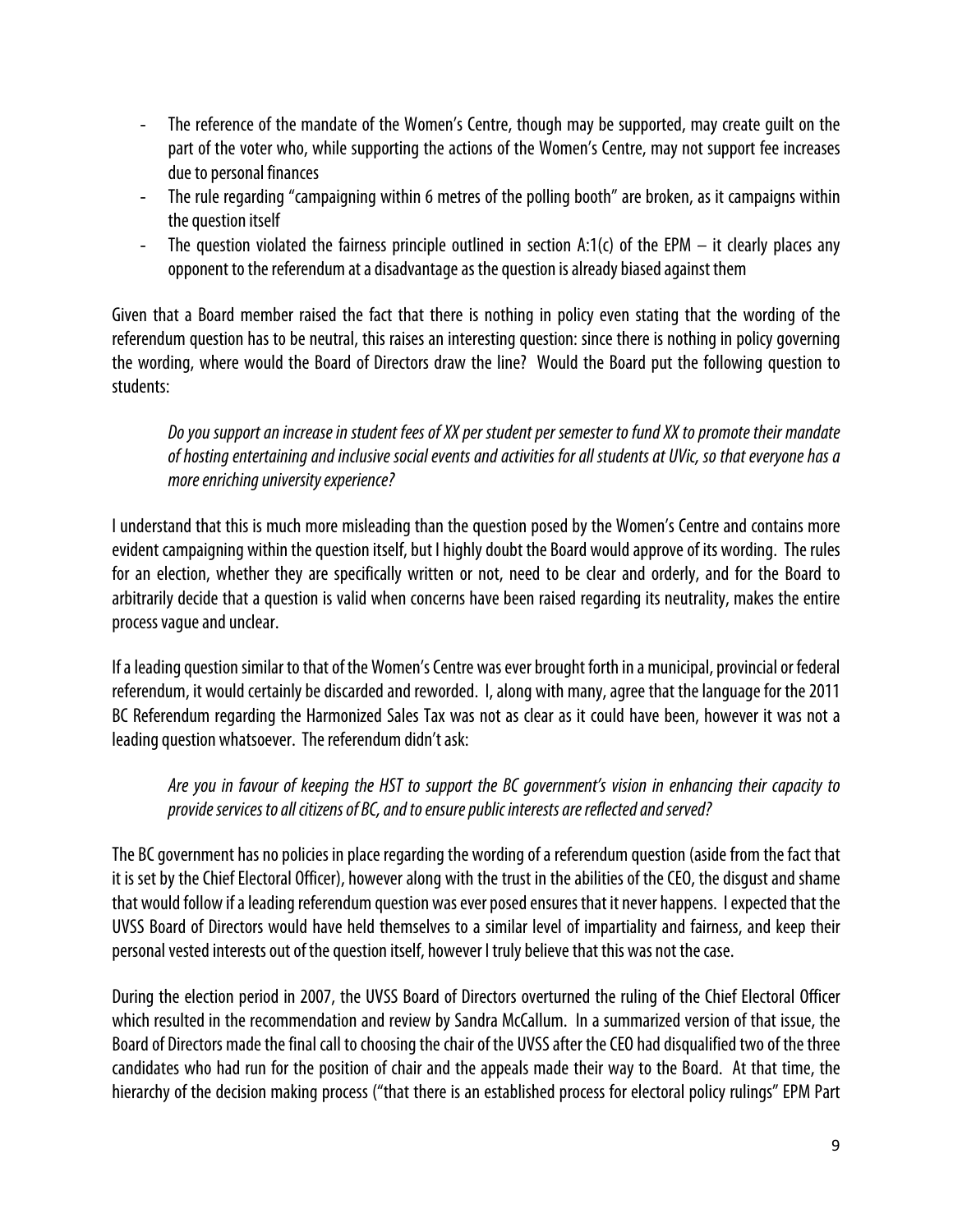A:1(d)) allowed for decisions of the CEO to be appealed to the Elections Committee, while their decision could be overturned by the Board of Directors. With those systems no longer in place (by a vote of students at the AGM in 2010), it makes it apparent that the Board circumvented the rules to make the final call, when in fact the decision should have gone to an Elections Arbitrator. There are rules and systems in place to govern the decision making process, and these were not followed.

I do take part of the blame for what took place and agreeing to speak to the UVSS Board regarding this matter in the first place. I expressed my concern and discomfort in approaching the UVSS Board of Directors to Mandee, the Resource Coordinator, and the UVSS Chairperson, but being that this was a time sensitive matter, without an Elections Adjudicator hired, I felt that I didn't have any other options available to me. I would have felt much more comfortable for this matter go to an independent Elections Adjudicator and not to the UVSS Board of Directors – as this is clearly stated within the Electoral Policy Manual.

After the Board made the decision to uphold the power of wording of the question to the Board, they should have reviewed and reworded the question to remove any resemblance of impartiality (even though that is not in policy). Every Board member was aware that I, as the independent CEO, had concern with the wording of the question, and they should have acknowledged that fact and amended the wording. At the very least, it would have been appropriate for the Board to give me the opportunity to express the issues I had with the actual wording of the Women's Centre referendum question itself, and not just express the issues I had surrounding the lack of policy to govern the situation.

The Board should not be involving themselves in the decision making of the UVSS Elections or Referenda beyond the hiring of the Electoral Committee – that is clearly in policy and the constitution and bylaws. I would hope that future Boards do not continue to make decisions like they did in this election, and that they would leave the administration of the referendum to the individual(s) whom they themselves hired to do so.

ACTION ITEM: Address the jurisdiction of issues not mentioned in the Electoral Policy Manual and Constitution and Bylaws, and give this decision making ability to the Chief Electoral Officer.

#### **Posters Around Campus – Facilities Management**

As was the case in past years, there tends to be miscommunications or lack thereof between the Elections Office, Facilities Management, and Facilities employees. The postering guidelines of the University dictate that the Elections Office has more ability than any other group on campus. The big problem however, tends to be that the employees in Facilities Management do not know this is the case. As a result, this leads to hundreds of posters and banners being torn down during the elections period, even when they are posted according to the University's postering guidelines. Not only does this affect a candidate's ability to campaign fairly, but this is a waste of resources, money and time for the candidate as well as the elections office.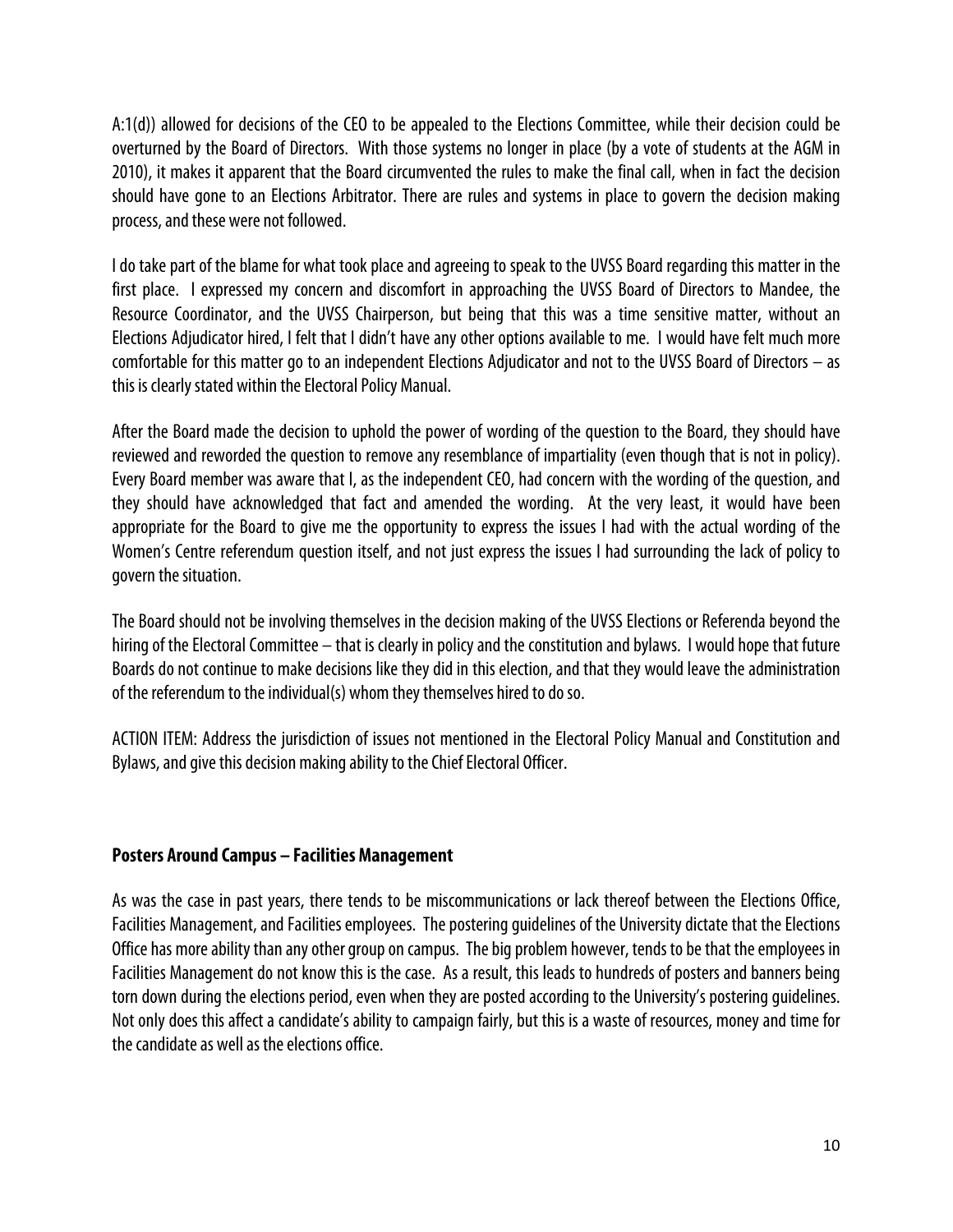In the past a letter has been sent to Facilities Management letting them know that the Elections Office will be stamping and approving posters, however this information tends not to get passed through the appropriate channels. As was the case in years past, David Strong, MacLaurin, Cornett, ECS, ELW and the Fine Arts building were the major problem areas on campus during this election. Every year we try and find a resolve to this issue, but it has never worked properly.

ACTION ITEM: Arrange a meeting with Facilities Management to discuss the concerns of the Elections Office in detail.

#### **Referendum Rules Can Be Broken**

Having had the opportunity to oversee the Referendum period for two years now, it is clear that the UVSS is lacking significantly in policy and procedure to govern how candidates who are representing the YES or NO side of a referendum question compose themselves.

As it currently stands, the main reason why a candidate would register him or herself with the Elections Office for a referendum would be to get the modest Zap! Account credit, and platform publication in the Martlet Supplement. The big issue however, is that the Martlet supplement is no longer a major contributor for the elections, as 90% of voters vote from home, where the Martlet is not present while they cast their ballot.

As such, if a candidate chooses not to follow the rules, and they are disqualified, there are no repercussions as they can still campaign. The Elections Office will not remove the question if the candidate is disqualified. As it stands, the Elections Office has almost zero power over a candidate running as a representative for a referendum...this should not be the case. The Elections Office is the overseeing body for all votes within the UVSS and should be capable of having jurisdiction over the rules for referendum.

ACTION ITEM: Address the concerns regarding lack of policy for UVSS referendum, and establish appropriate process that would give the Elections Office some jurisdiction over referendum candidates.

#### **Third Party Endorsements**

A few years back, the rules regarding Third Party Endorsements were changed significantly, and have been used negligibly since. There is zero benefit to having an endorsement by a third party because all of a sudden the candidate is then responsible for the actions of the group. If a Third Party Endorsement form is not completed, that same group can do whatever they choose in the form of campaigning but the Elections Office cannot hold the candidate responsible.

The Elections Office has zero control over the actions of anyone aside from the candidates. Regardless of the individual's affiliation to a club, course union, constituency group etc. the Elections Office cannot assume that their actions are related.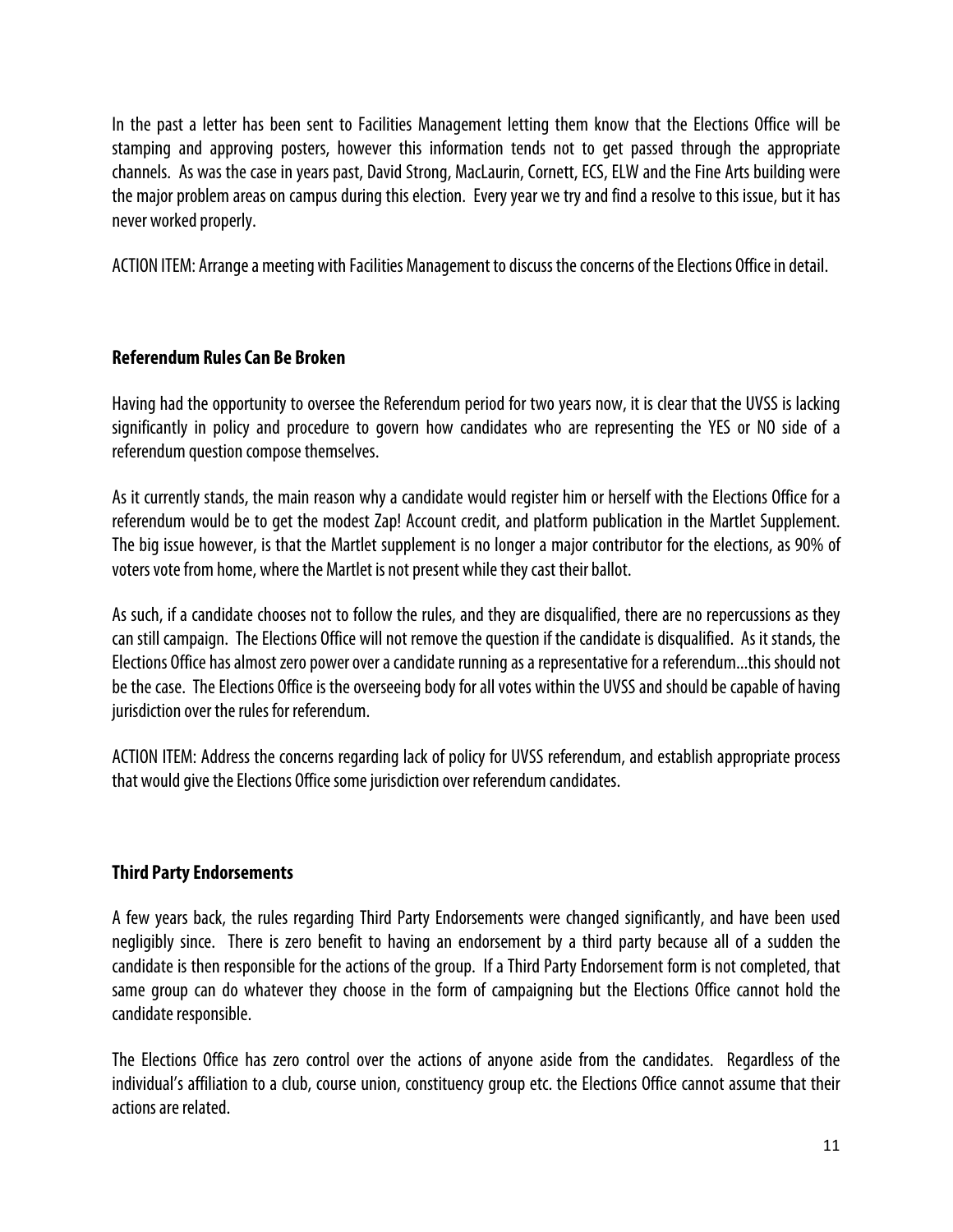None of the four candidates completed endorsement forms this year, and as such, used that to their advantage. WUSC set up a table outside of the fountain for campaigning (which the candidate herself would have been unable to do), the Women's Centre created fabric patches that were posted around campus beyond what the candidate had made herself, and the Board held Free Coffee Days in conjunction with the role of "Campaigns" an used it as a means of encouraging students to vote. These are all examples of candidates and their respective groups circumventing the rules to campaign beyond what they are allowed as individuals. The Elections Office cannot do anything to the candidates or these groups, because, like stated above (Referendum Rules Can Be Broken), we have almost no jurisdiction over what a candidate can or cannot do within the confounds of the referendum rules.

#### **Equal Rights For All Candidates**

As it currently stands, come election time, not all candidates have the same rights and access to equipment as other candidates. Specifically this is in regards to an individual's ability to book a room, equipment, and/or table space through the UVSS as well as through the University. Individuals currently on the Board of Directors, signing authorities of clubs, and constituency group representatives who run as a candidate for an election and/or a referendum have this advantage over a student who doesn't have a current role. That being said, in order to run a fair election it is expected that candidates who do have access to resources through other means, do not use them. The reality is different though. It was apparent during this election that individuals felt they could use their position/role as a tool to improve their campaign. This was not contested by any individual; however I am certain that if there was a candidate running a "No Side" campaign against one of the four questions, this issue would have been raised.

It is strongly recommended that policy is included that states that:

 "All candidates will be given room, equipment and table booking privileges similar to that of Clubs and Course Unions. The Elections Office will put limitations of the table booking privileges inside and outside the Student Union Building that will ensure little or no disruption to revenue generating table bookings."

Our ruling during the election was that all candidates, regardless of whether they already had authority to do so or not, were given the same booking privileges within the Student Union Building, with some exceptions on table bookings (as requested by SUB Management).

ACTION ITEM: Create policy for the EPM as discussed above.

#### **Tabling Inside and Outside the SUB**

Past precedent has governed that the Elections Office will book indoor table space for candidates to campaign through the campaign period. In the past, these tables were not set up on voting days. For this referendum period, a table was reserved for four days over the campaign period. Given that there were no recognized opposition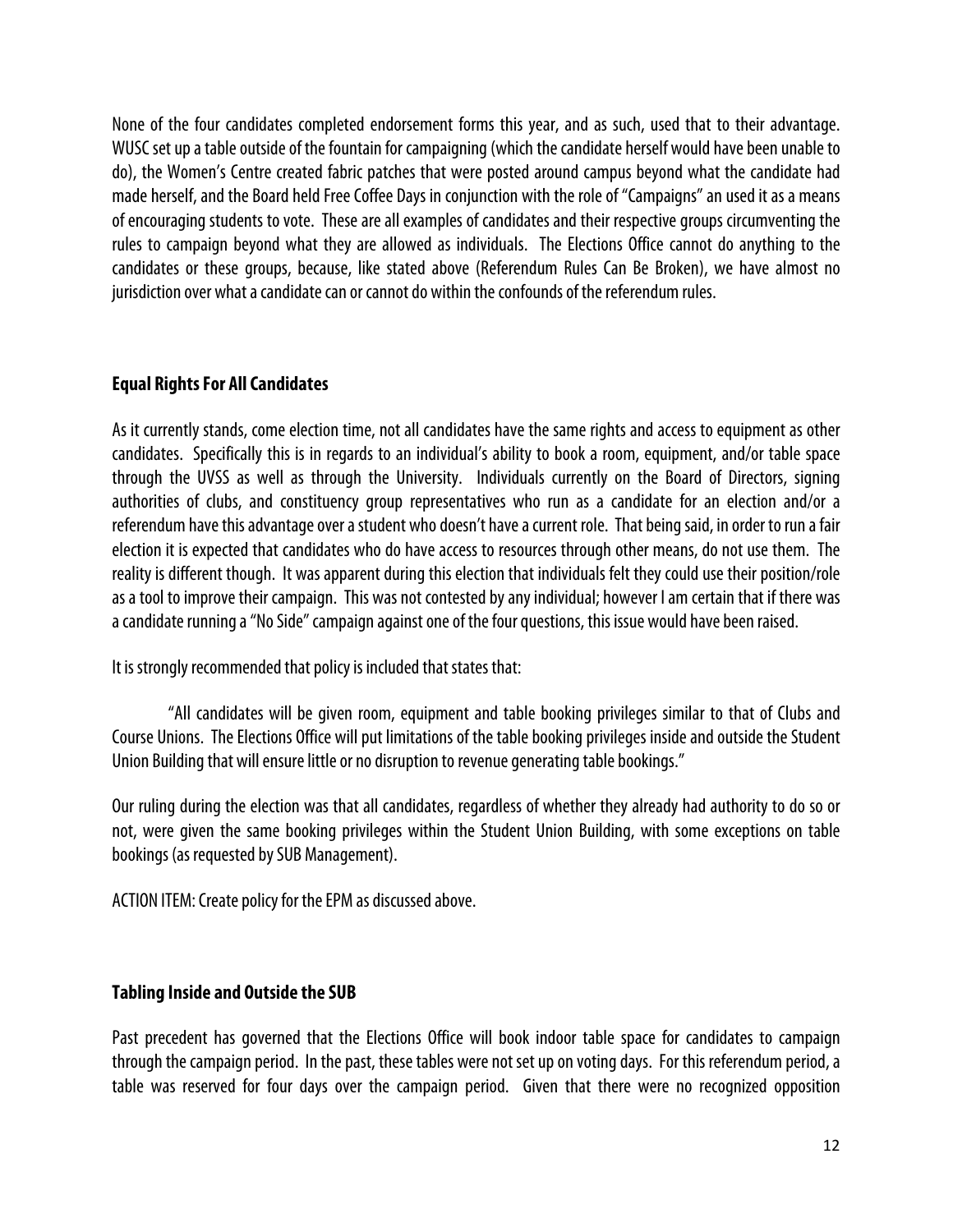candidates to any of the four questions, I gave the four candidates the choice of sharing the table on all four days, or getting a table to themselves for one entire day – only one candidate responded with their preference, and as such, all candidates had access to the table all four days. To my knowledge only two candidates used the table over the four indoor tabling days.

Partway through the referendum period, the issue of outdoor table bookings was raised. We approached this from two points of view: tables on SUB property, and tables on University property (excluding the SUB). For outdoor tables on SUB property, we permitted candidates to book one table for one day of their choosing during the campaign period. They could book this table through the Info Booth on a first come first serve basis, and the table must be set up at one of the approved vendor locations. Our rationale for allowing candidates to book only one table on one day was to ensure that 'Student Elections' did not hinder potential revenue from table bookings. We also did not permit candidates to book tables inside since there are only 5 table indoors and again we did not want to occupy all of the revenue generating table space – nonetheless we still made indoor tabling available to candidates on a much smaller scale.

For tables and room bookings elsewhere on campus, we don't believe this is something that all candidates should be afforded. This is where a Third Party Endorsement would be beneficial – a recognized on campus third party is capable of submitting a table booking and/or room booking request with the university on behalf of a candidate.

Regardless of whether a table is booked or not, the Elections Office did not and will not put limitations on where candidates can stand and campaign. In the eyes of both the University and the SUB, the physical presence of a table is significantly different than an individual standing around and distributing material. As such, the Elections Office felt this is a fair method of interpreting and creating policy surrounding this matter.

ACTION ITEMS: See 'ACTION ITEMS' from 'Who Has The Jurisdiction to Set the Wording of the Referendum Question?'

#### **Voting Parameters – Law Students**

When the online voting system was opened, we did not realize that there would be any issues with how we had pulled the parameters for voting eligibility. When dealing with the University Secretary's Office, it is required that you give them very specific guidelines that would ensure that you are pulling the proper list of voters from the Banner System. After discussion with several individuals, the parameters set for the Referendum was "All undergraduate students enrolled at UVic who have paid or are supposed to pay UVSS fees for the Fall 2011 (201109) term", as this would include all UVic students who are on co-op and exchange, as well as all distance students. Unbeknownst to us, as well as the University Secretary's office, even though Law students pay UVSS fees, the Banner System does not classify them as 'Undergraduates' nor are they even classified as 'Graduates'...they are Law students. Consequently, our parameters were incorrect when the voting opened. The problem was not brought to our attention until midafternoon on the Wednesday, when a Law student emailed the Elections Office saying that she had not voted, and the system was telling her that she was ineligible to vote. After talking to the University Secretary's Office who then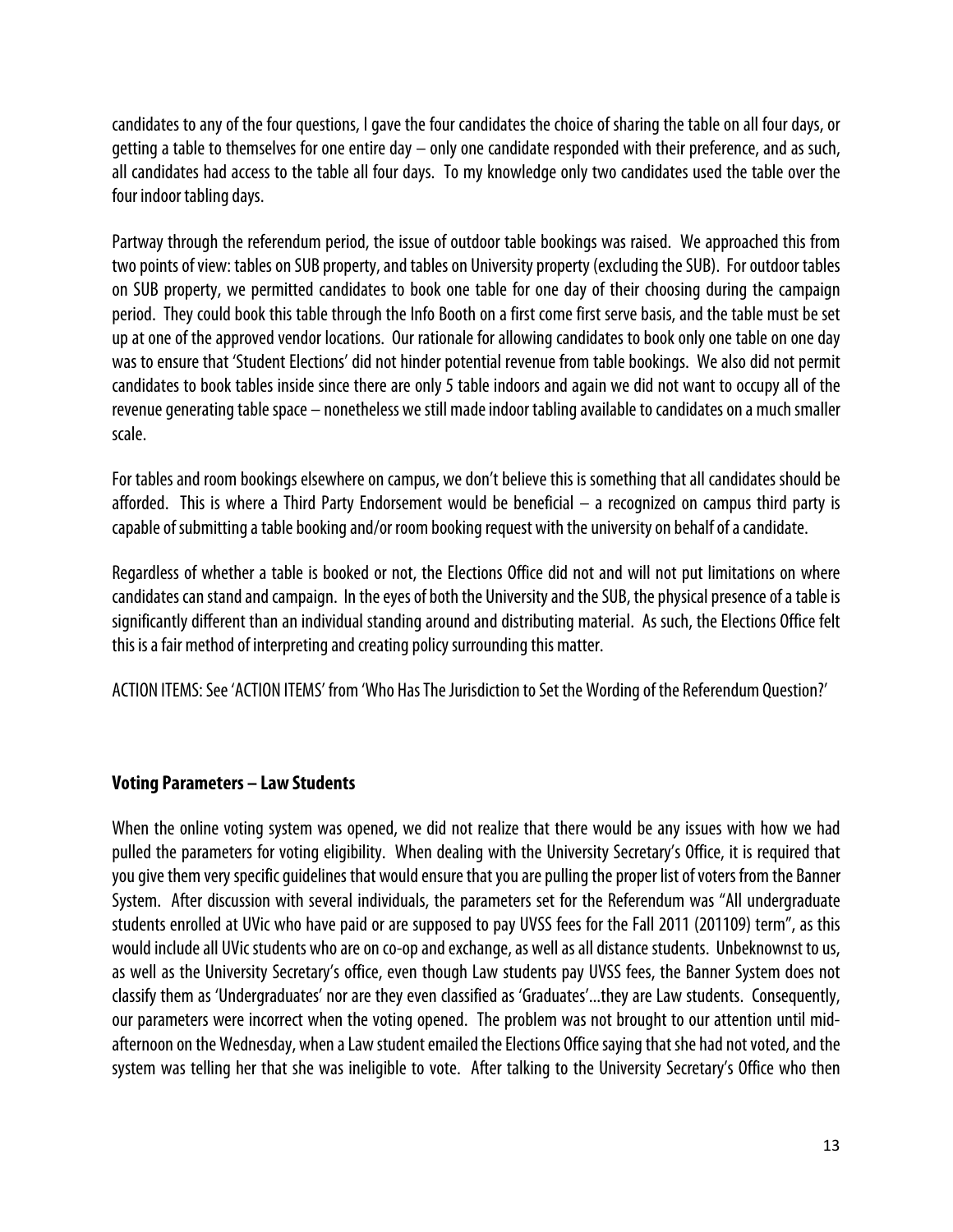talked with the group responsible for pulling the requested parameters, it was made clear to us that our parameters excluded Law students.

We had a couple of options to try and resolve the matter: adding the Law students' Netlink IDs manually to the currently running elections or create a brand new election solely for Law students. We felt that the latter of the two options would be the most logical, and that we could have direct communication with Law students instead of having to deal with concerns raised by the entire Undergraduate population. The issue however, was that WebVote then had to recreate a brand new election in a very short amount of time with all Law Students being eligible to vote. We were hoping that this wouldn't take more than a couple of hours, however it took just over a day and a half to get everything ready. As such, the Election for Law Students did not open until 9:00am on Friday November 5<sup>th</sup>, a whole two days behind all other undergraduate students. To keep the process fair for all parties involved, we extended the voting opportunity for Law students until 4:00pm on Sunday November 7th to give them the same amount of time to vote as all other undergraduate students had (they did however get one extra hour due to Day Light Savings Time). Nonetheless, there were no complaints regarding this issue, and no concerns raised by candidates, law students, or other undergraduates. We believe that the situation was handled reasonably well, and this is one reason why it was good to do the less contentious referendum in the Fall using the online system, rather than diving head first into the Spring Elections period using online voting for the first time.

#### **Issues After Voting Closed – Medical Students and Students Who Dropped a Class**

Two issues were raised after voting had finished that were not considered or raised while voting was in session.

The first was an individual who had registered for a Fall class, and dropped it prior to the drop deadline. When we had sent out emails to all students informing them that voting was open, we used the identical parameters as we had set for our eligible voters list. She indicated that she had received an email saying that she was capable of voting, which would suggest that she could have logged into the system to vote. She did not attempt to log in during that time, to see whether the WebVote System would actually let her vote, however based on our assumptions of the parameters used by the University Secretary's Office, it is highly likely that she would have been able to. This issue was brought up to the University Secretary's Office, but have yet to hear back from them regarding the matter.

The second was from an individual who had experience with the CFS Referendum last year, and determining the voting eligibility of particular groups on campus. As she had indicated, Medical Students that are enrolled in the Island Medical Program are technically UBC students, however their student fees are transferred from UBC to the UVSS as they, like Law students, pay UVSS fees while they are not specifically undergraduate programs. Again, this is something that should be investigated more critically to determine whether this is the case or not, and whether they should be eligible to vote. The Elections Office met with the University Secretary's Office immediately after voting closed, but still have yet to hear back from them regarding these issues.

ACTION ITEMS: Follow up with the University Secretary, and investigate Medical student fees.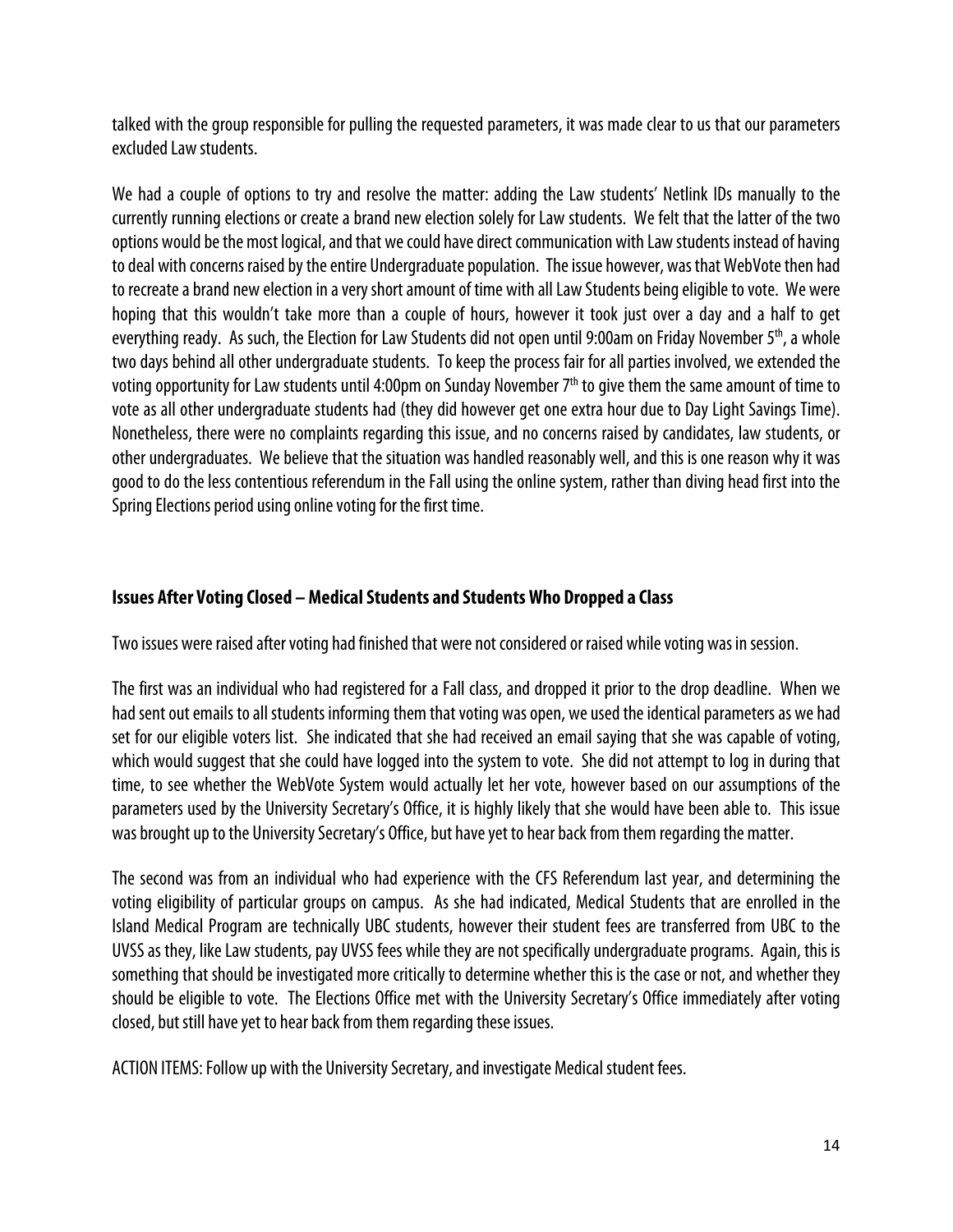# **CONSIDERATIONS**

#### **Role of Pollsitters and Future Polling Stations**

We hired 19 individuals to do the pollsitting for the 2011 Fall Referendum. Unlike the paper ballot system, the EPM does not have strict guidelines and rules surrounding the polling stations for Electronic Voting. When we started planning the polling station schedule, we decided that we would put in more polling stations than necessary as a means to determine whether students are using the polling stations to vote, or whether they are largely an additional form of advertising. Based on the numbers of individuals who voted using our stations, it is clear that most people did not need the polling stations as a reminder to vote, nor did they use them to vote. All in all, just over 10% of the individuals who voted in the referendum used our computer stations to vote, while everyone else voted at a different internet accessible device (on and off campus). Furthermore, nearly two-thirds of the individuals who voted had done so within the first 8 hours of polling being open  $-$  it is safe to assume that we can attribute this largely to the email that we sent out to all eligible voters just after polls had opened.

Of the polling stations, some garnered zero voters while open, while others, like the Library and Clearihue, were a little more successful. For future referenda, it is suggested that there is little need to hire as many pollsitters as we had, and the polling stations hours could be reduced even more. Though we reduced polling hours by more than 70% over the year before, we believe we could reduce it by an additional 50%. There is little need to set up polling stations beyond the "six locations" as stipulated in the Electoral Policy Manual. Based the number of individuals who voted at our polling stations from this election, it would be suggested that a table is set up in the Library (2 computers), Clearihue, SUB, University Centre, Cadboro Commons and Social Sciences and Math. The computers set up in Wright, MacLaurin, Elliot, ECS, and DSB proved to be completely underused or not used at all – assumingly because students will not vote immediate before or after a class, but rather when they have time to vote leisurely. It would be interesting to try setting up a computer in McKinnon and/or Ian Stewart, and the Bookstore to cover the buildings on campus that are not predominantly academic.

At the end of the polling period, we gave pollsitters the option of requesting to work again for the March election, as a means of eliminating the need for another interview. Of the 19 pollsitters we hired, eleven of them have requested to stay on and work again in March, while eight of them did not respond to our email. It may be of the interest of the Elections Office to do this at the end of every election period, in an attempt to try and find individuals who have some experience, and to try and get a few individuals who understand the role of the pollsitter to return every election period.

Pollsitters Laid Off (request to work March Elections): Lofting, Erin Chwist, Anastasia Gibson, Erica Wright, Keirnan Ward, Chris Hunter, Julia Arias-Carrasco, Hilary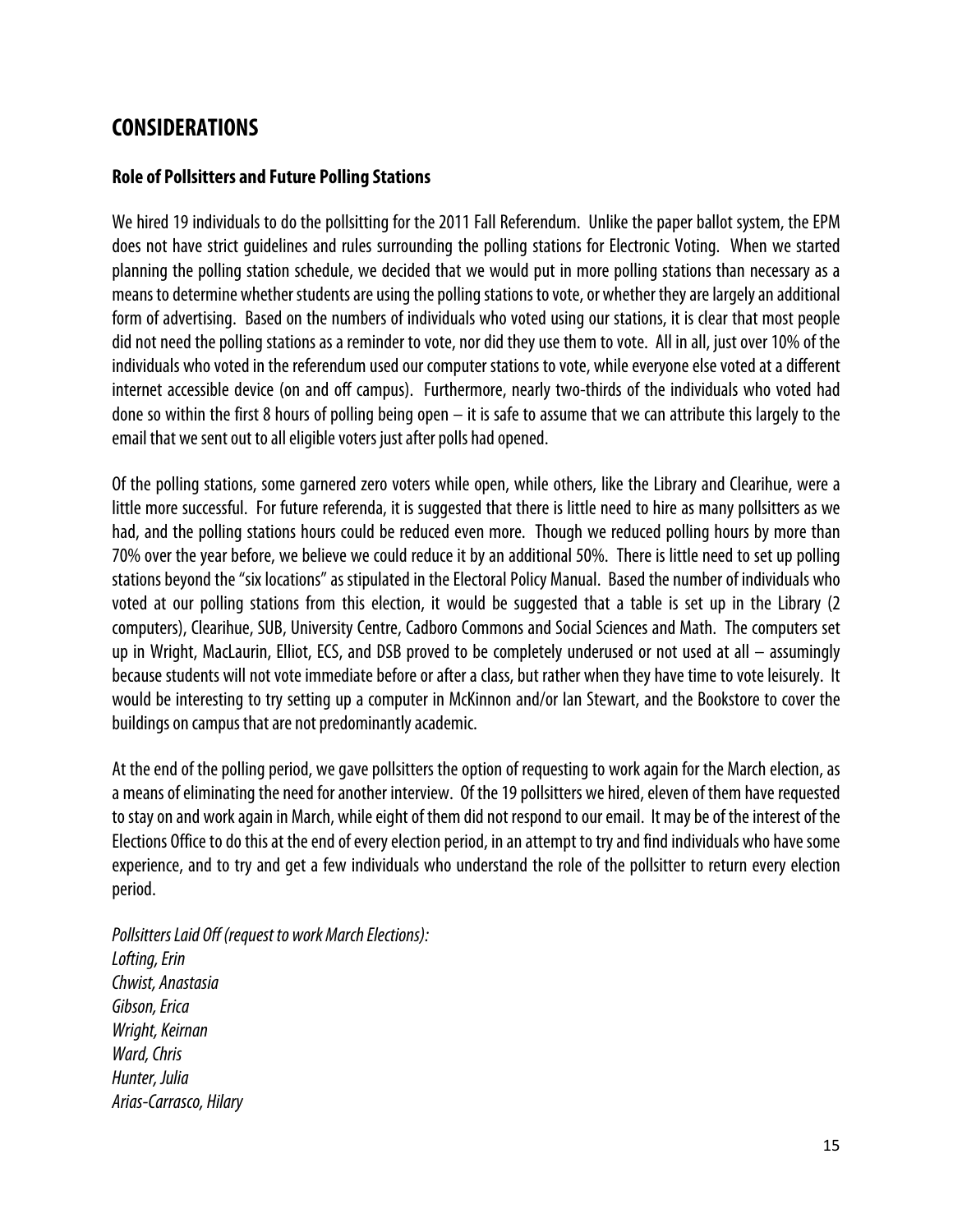Sands, Taylor Anderson, Carmen James, Alannah Stermann, Juliana

Pollsitters Dismissed: Zielonka, Chris Rogers, Lisa Pybus, Jenna Tiede, Stephanie Neelin, Genevieve Smith, Michael Liebault, Katie Lorenz, Angela

#### **Publicity**

Given the significant change in the voting for this year, the Elections Office spend the majority of its time doing publicity work. The purpose was to inform students where, when and how they were now able to vote. It was the first time that a significant amount of effort was put into a "GOTV" campaign, but it proved to be extremely successful. We did several things that we believe had an impact on the major increase in voter turnout and student engagement.

Having worked in the Elections Office for four years, it was something that we have always discussed, but never acted upon until this year. For the two weeks of campaigning, we hired four individuals (selected four of our pollsitters) who had the job of doing publicity and marketing work for the elections office. The four individuals were hired to work for 7 hours each. Five of those hours were allocated to doing classroom speaking - we asked that they talk to 25 classes each (we used the Banner report of the largest classes on campus and had them talk to them). We put together a Google document with a list of the 150 largest classes on campus, along with the day of the week, time, location, professors name and professors email address, so that the four individuals could sign up for the classes that they want (that work for their schedule), and email the professor in advance to request one minute at the beginning of the class to talk about the upcoming election. In addition to the classroom speaking, for two of the four individuals we asked that they spend two hours doing chalkBoarding on campus, and the other two individuals to do handbilling.

The elections office printed off about 3600 handbills (12 per page) on bright coloured paper that we gave to all of our pollsitters to distribute. Given that the role of the pollsitters changed significantly, we wanted to ensure that they had material they could distribute to individuals who wished to vote later, but wanted to take the web address for WebVote with them. We distributed nearly 3400 of the handbills.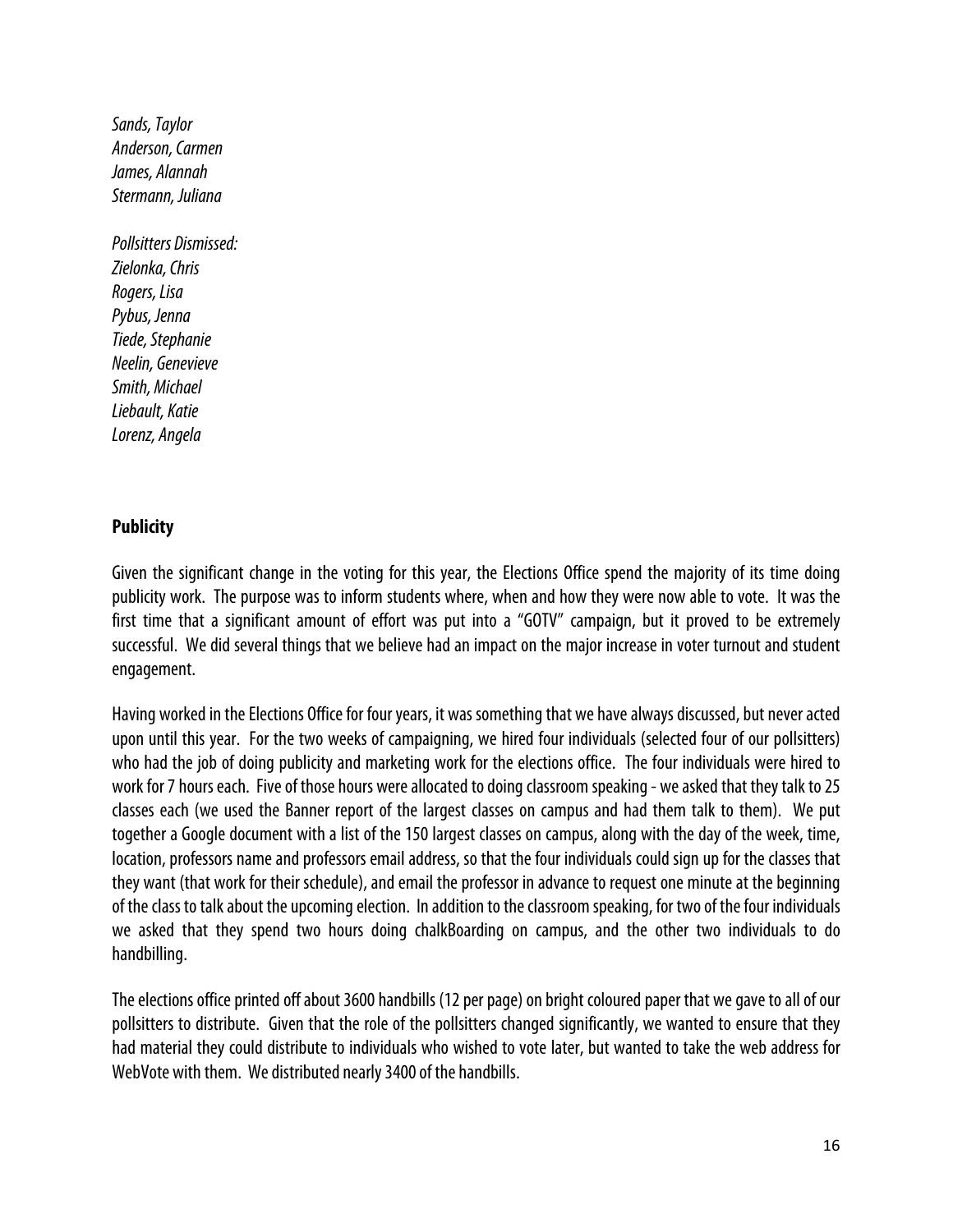We also created and posted a lot of posters and banners around campus prior to voting, as well as on voting days, with a lot of the same information that we had on the handbills. Further to that, since we moved to an electronic form of voting, we put Quick Read (QR) Codes on all of our advertisements (posters, banners and handbills) that would take students to the Elections website or the voting website.

The most influential aspect of our marketing campaign was likely the email that was sent out to all eligible voters shortly after voting opened on the Wednesday. It provided all of the information needed for students to vote, as well as a link to the website. What was beneficial for us was that the student didn't have to return to the email later on, or have to remember to vote, but rather could do so as soon as they checked their email. We would strongly encourage all online elections to follow suit and send out an email to all voters shortly after voting has opened.

#### **New Equipment/Investment**

Upon the confirmation that the elections would move online for the Fall Referendum, a lot of research was done to determine the most feasible option of setting up polling stations with computers. We looked into purchasing computers, renting computers, and borrowing computers. Based on the feasibility of all three options, it was in our best interest to invest in eight Netbook computers that could be used for many years to come. This one time investment proved to be worthwhile. The Elections Office spent just under \$2500 on eight netbook computers, as well as cases, surge protectors and laptop locks for each of the eight units. Given that the computers are only used 3- 6 days per year under current policy, the computers are expected to last for several years. The voting system is set up to use Mozilla Firefox, but is prepared as a kiosk which significantly reduces an individual's ability to navigate out of the WebVote website, as well as disables access to other programs or the task manager on the computer.

There is a highly detailed document discussing how the computers were set up, and how to make necessary changes to them. The Resource Coordinator was also trained on how to make changes, and some of the information can be found in the Pollsitter Orientation document.

#### **Collaboration with University Secretary's Office for Senate/BOG/UVSS Elections in the Spring**

After the election period, the Elections Office met with the University Secretary's Office (Morag MacNeil) to discuss what took place and where we will be going in the future with the elections. The transition to online voting for this election period was relatively seamless, as it allowed for us to work out some issues surrounding the UVSS voters list, in addition to getting a moderate grasp on what running an online election entails and the response from the student body.

The move to online elections, in our eyes, was extremely beneficial. Not only did this eliminate much of the concern surrounding security and the potential to vote multiple times (as was evidenced in the past), but it also saved a substantial amount of time and money. We were able to hire a significantly lower number of pollsitters which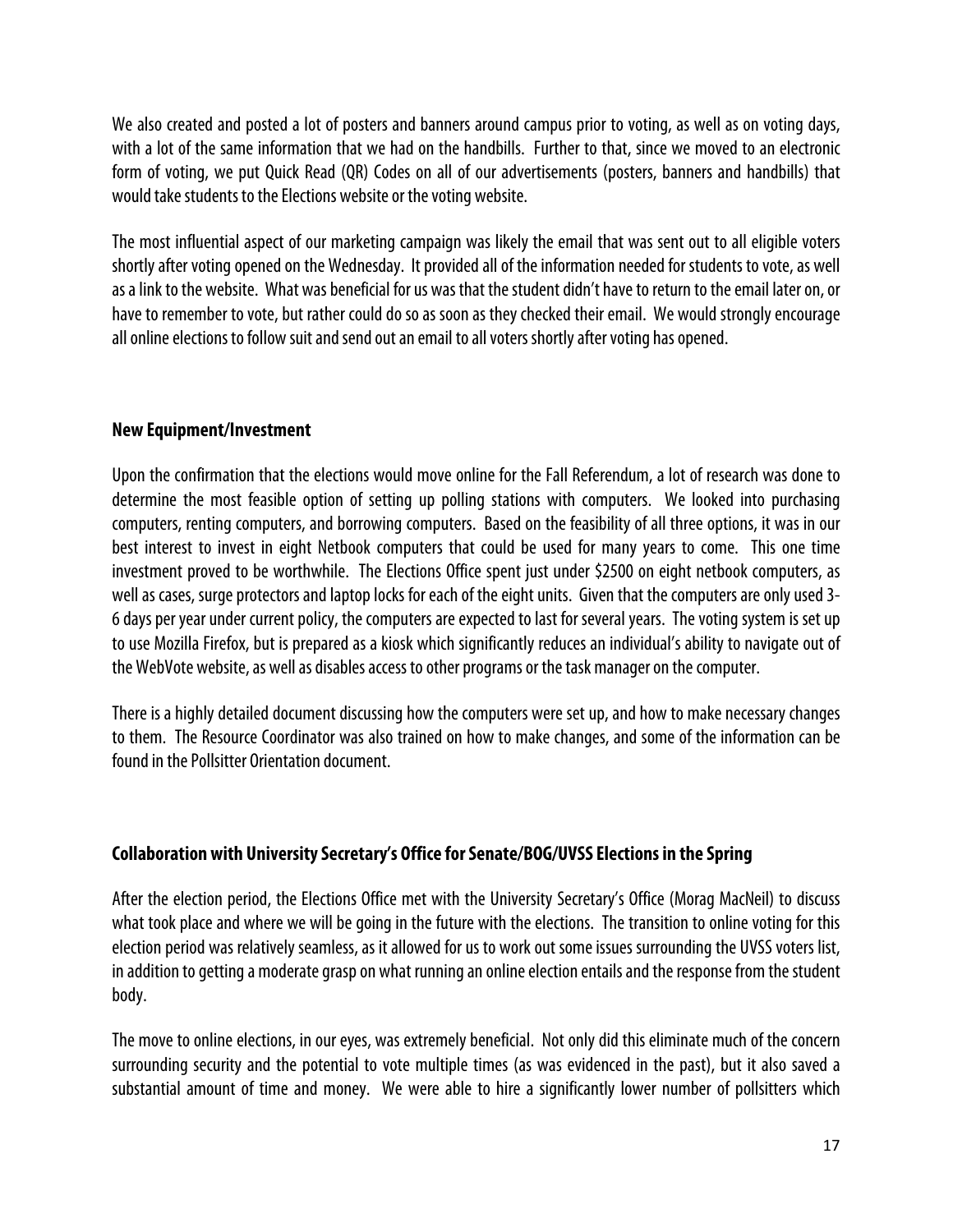resulted in a reduction of nearly 70% of polling hours over last year, as well as the elimination of the need for ballot counters. We didn't have to worry about the possibility of ballots going missing, or being taken (as was the case in 2009), nor was there any need to worry about how we would keep track of voters given the fact that the university has eliminated any physical evidence of student cards being validated with stickers.

There two major concerns from the Board upon the transition to online elections were surrounding security and voter turnout. The Senate and BOG elections have used UVic's WebVote system for several years now, and have continually reported voter turnout at less than 5% annually. Of course this would be a grave concern to transition from the traditional paper ballot to a system that has historically been underused for elections. Luckily for us, this was certainly not the case, and voter turnout actually increased by nearly 300% over the Fall Referendum last year. As it was suggested by the Elections Office for several years, the fact that Senate and BOG elections run concurrently with UVSS Elections likely makes the entire system confusing for the majority of students on campus. Unless one is involved in school politics or knows someone who is, it is highly likely that they do not comprehend the different governing bodies on campus and as such think that by casting their paper ballot for the UVSS they have voted for everything. Now that UVSS will be using the same system online, this will likely have a huge impact on the voter turnout for Senate and BOG elections. However, we believe that it would be extremely helpful for all students if the UVSS Elections Office and the University Secretary's Office work together for the upcoming election season. Not only would it minimize the large number of emails students would be getting, but once they log into the WebVote system, it is likely that the system could be set up to ensure that students vote for everything that they are capable of voting for.

Perhaps WebVote could be set up as follows

Undergraduates  $\rightarrow$  Senate / BOG / UVSS Elections Law Students  $\rightarrow$  Senate / BOG / UVSS Elections Graduate Students  $\rightarrow$  Senate / BOG

When a student logs in to vote for the UVSS, they would click on the "Undergraduates" or "Law Students" (depending on their status) and it would link them to all three of the elections currently underway for them. This would also assist in email communications for students when voting actually opens, as all messages sent to the student body could be tailored to each specific parameter that is eligible to vote.

This is something that we strongly believe should be done, as it would eliminate much of the confusion for students, and it would make the voting process as easy as possible for students. The role of the UVSS Elections Office is to run a fair election, and this would also include developing ways to make the voting system more accessible and easier to comprehend.

ACTION ITEMS: Meet with the University Secretary's Office regarding the potential for collaboration during the springtime campus elections.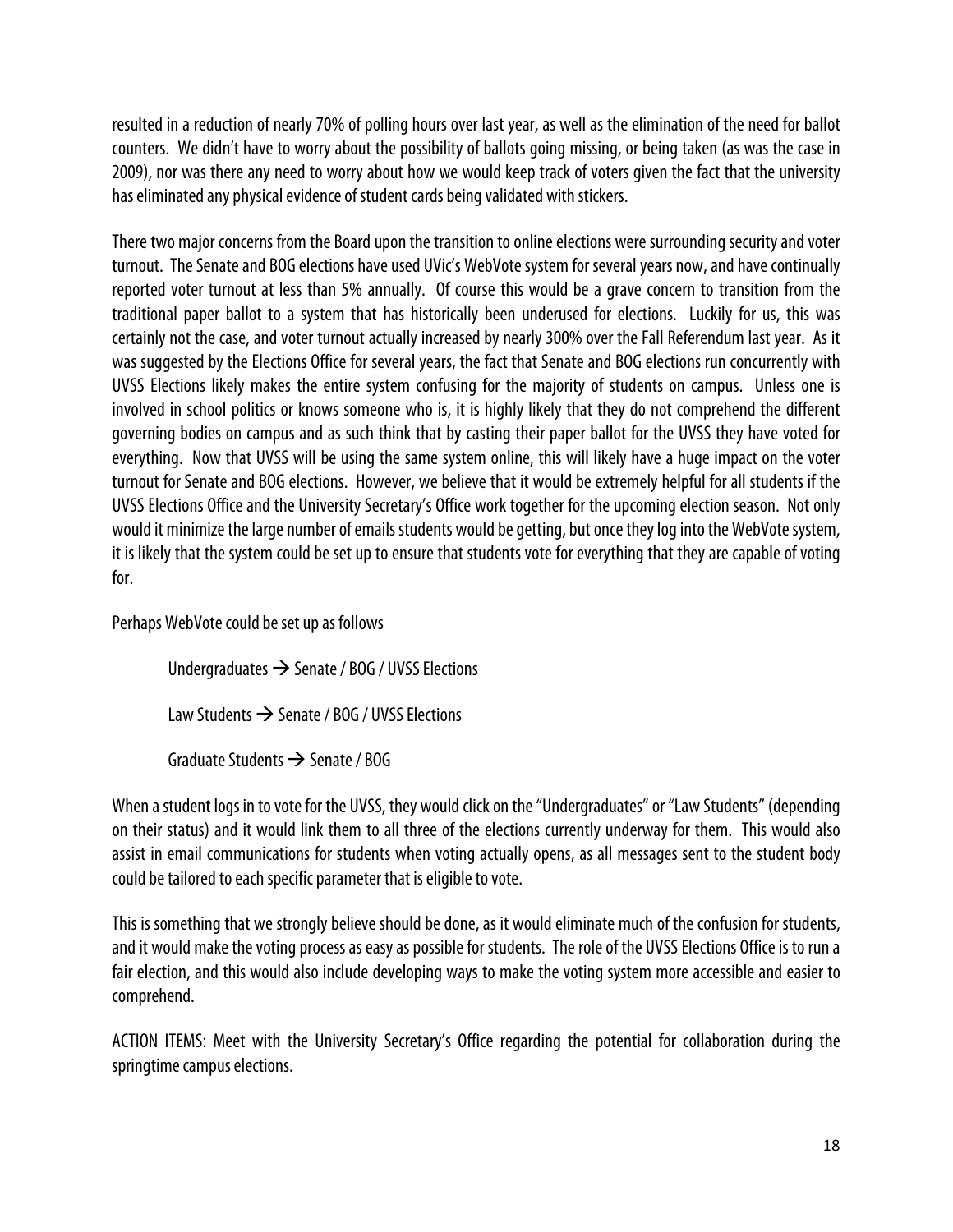#### **Removal of Martlet from Inside Polling Booth**

In the past, when the paper ballot system was in place, the UVSS Elections Office put a copy of the Martlet Supplement in the voting booth, as a means to assist voters with identifying particular candidates and/or having easy access to information. Now that the vote is done online, and the vast majority of students did not access the WebVote System using our voting station, it is necessary to re-evaluate the presence of the Martlet Supplement in the voting booth. We believe that it isn't something that we should be placing in the voting booth, but we can have readily accessible for voters (i.e.: at the voting station table).

ACTION ITEMS: Decide whether to amend EPM Part I:1:d. and strike the following 'and they must make sure that the Martlet supplement is in the voting booth and has not been written upon'.

#### **Platforms of Candidates on WebVote**

With Senate at BOG elections, the University Secretary's Office sets up links on all of the candidate's names which would allow a voter to read the candidate's platform. This is another way to provide easy to access information for individuals wishing to vote, aside from the presence of a Martlet Supplement. Logistically speaking, it would be more work to set up, and may be an issue with the way the computer voting stations are currently set up  $-$  this is something that could be changed. For this election, we opted to keep the campaign material off of the WebVote System, as we had publicized that a copy of the Martlet Supplement was available for download from the UVSS Website, and in The Martlet. This is quite an important aspect and means of campaigning, and policy should be drafted to reflect the Board's decision regarding this matter.

ACTION ITEMS: Decide whether candidate's platforms should be included directly on the WebVote System.

#### **Two Days or One Day of Voting**

Our understanding is that the Board of Directors has raised concerns regarding the potential for "Voting Parties" at night that would or could potentially result in people being forced to vote a particular way. Though we believe that there is a very small chance that this could happen, but these parties would largely be friends of individuals who would already be voting, and likely would already vote in that particular direction. At this point in time, the University Secretary's Office is unable to put "blackout" periods on the WebVote System – they are unable to pause or turn off the voting over night while these voting parties would assumedly take place. At this point in time, the Elections Office does not recommend reducing the number of voting days to one, nor if it was possible, do we recommend black out period. By moving to online voting, the intent is to be more sustainable, and also to be more accessible for students. This includes students who work full time, who are distance, who are away on co-op or who are on exchange – as a result, individuals who are in a different time zone or who are unable to vote during regular business hours are capable of doing so when they please.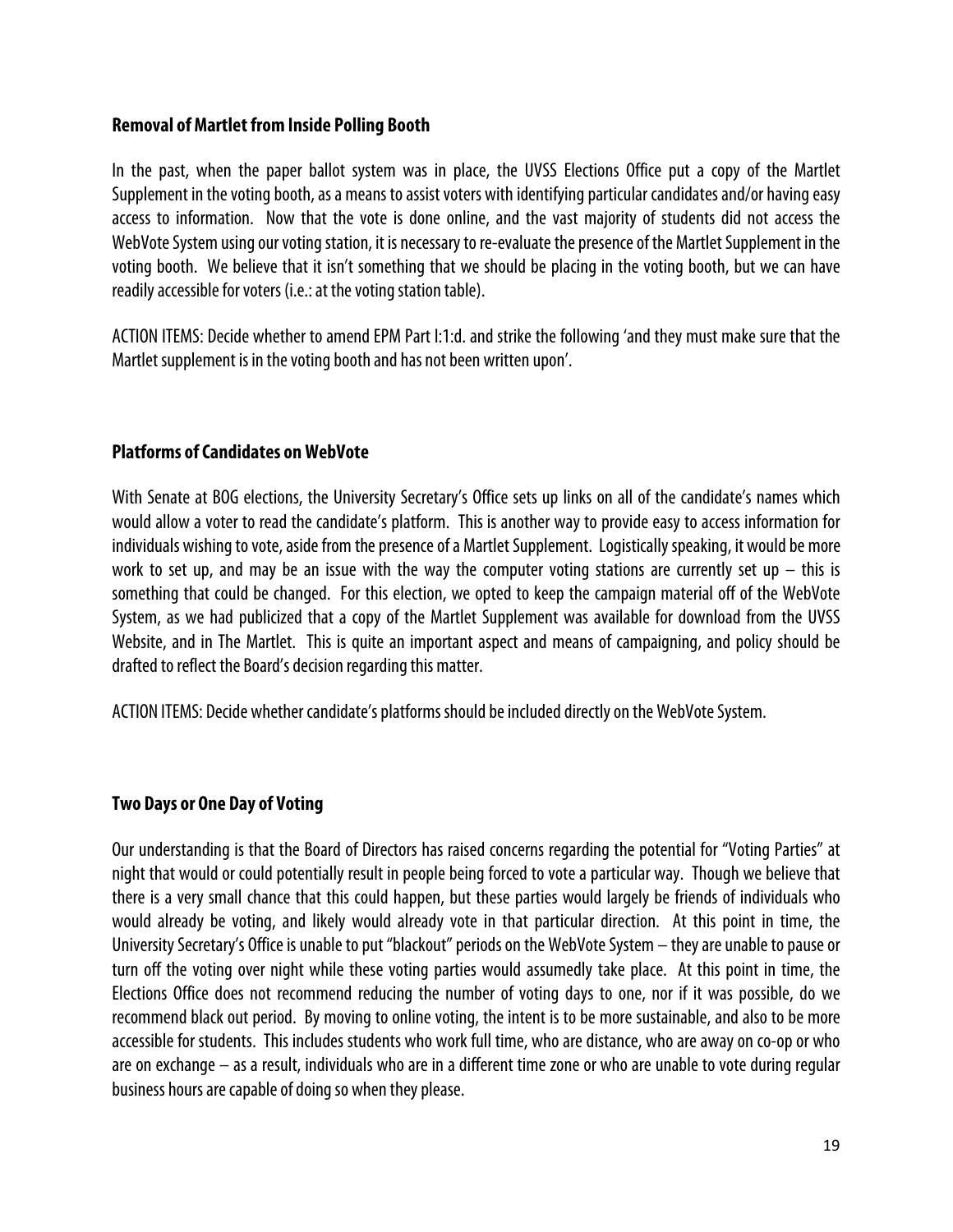

Below is a graph outlining the voting trends at different times and dates over the three day voting period for this election.

As we can see, the vast majority of the votes that were cast occurred within the first 9 hours of voting (nearly 2/3rds of all eligible votes). From a cost savings standpoint, it would be worthwhile to stop voting after approximately 10 hours. However, the costs associated with the referendum should not be the primary concern, but rather giving everyone who wants to vote, the opportunity to vote. Understandably, students were aware that they had three days to cast their ballots which may have resulted in individuals procrastinating, and as such, we don't know whether we would have lost those individuals who voted on Day 2 or Day 3, had we only allowed for voting on one day.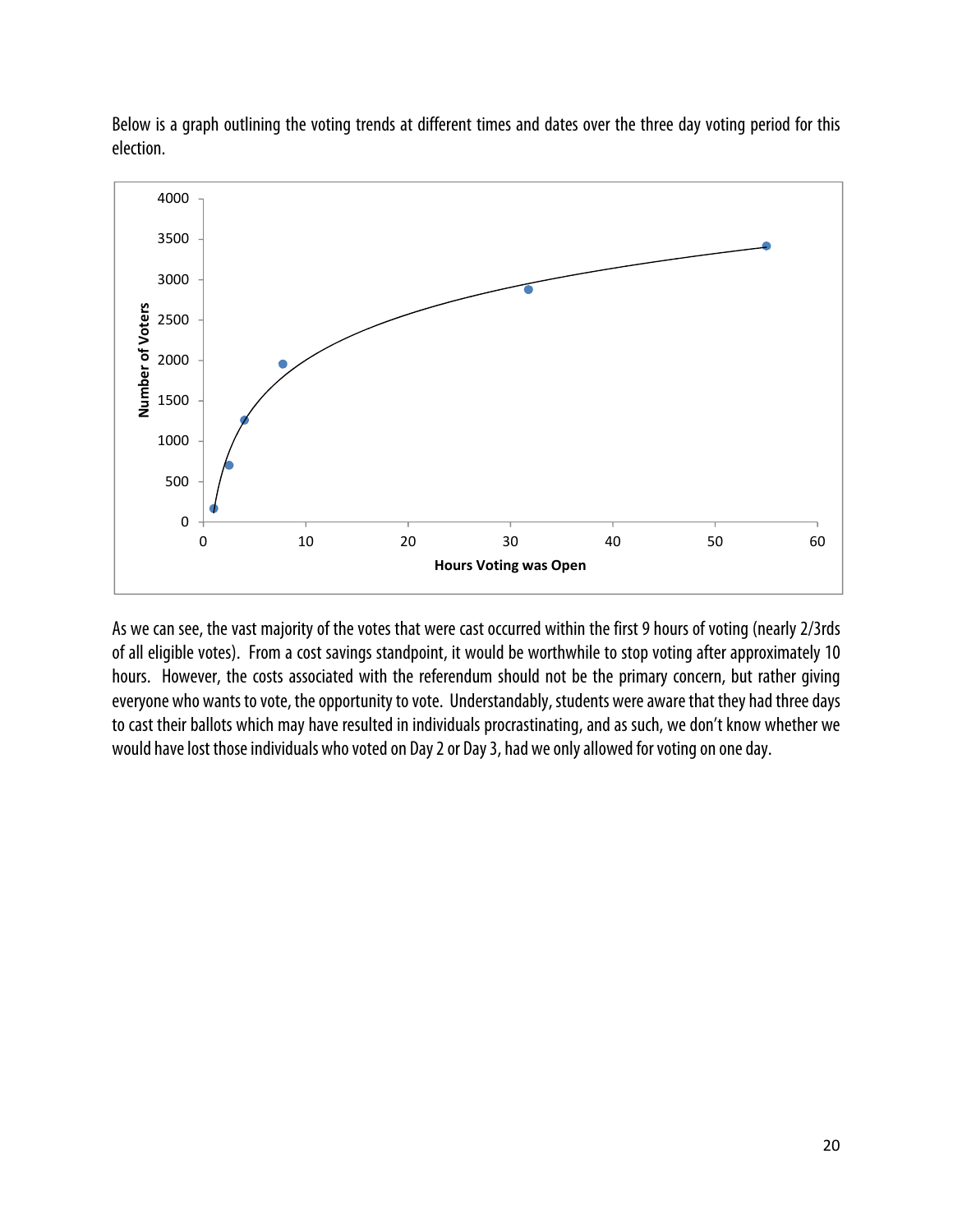Below are two other graphs that outline the usage of our polling stations. As was indicated before, the polling stations were extremely underused, and are more likely a marketing tool to help encourage students to get out and vote. This data will hopefully help future elections officers decide on a polling station schedule and polling locations.





 From a usage standpoint, the computer voting stations that we set up were used, on average, more frequently on day 2 than on day 1 or day 3, even on the whole, day 1 did see more people voting at the computer stations.

What can we extrapolate from this data? The intent is to try and determine how to minimize polling costs for the future. As we can see, 2/3rds of people voted on Day 1 while polling stations were open, yet not even 10% of those that did used our polling stations. What this would suggest is that the polling stations do likely act as a forum of information and memory, to remind students to vote rather than a location for students to cast their vote. For future elections, not only do we strongly suggest setting up polling stations in a significantly lower number of locations, but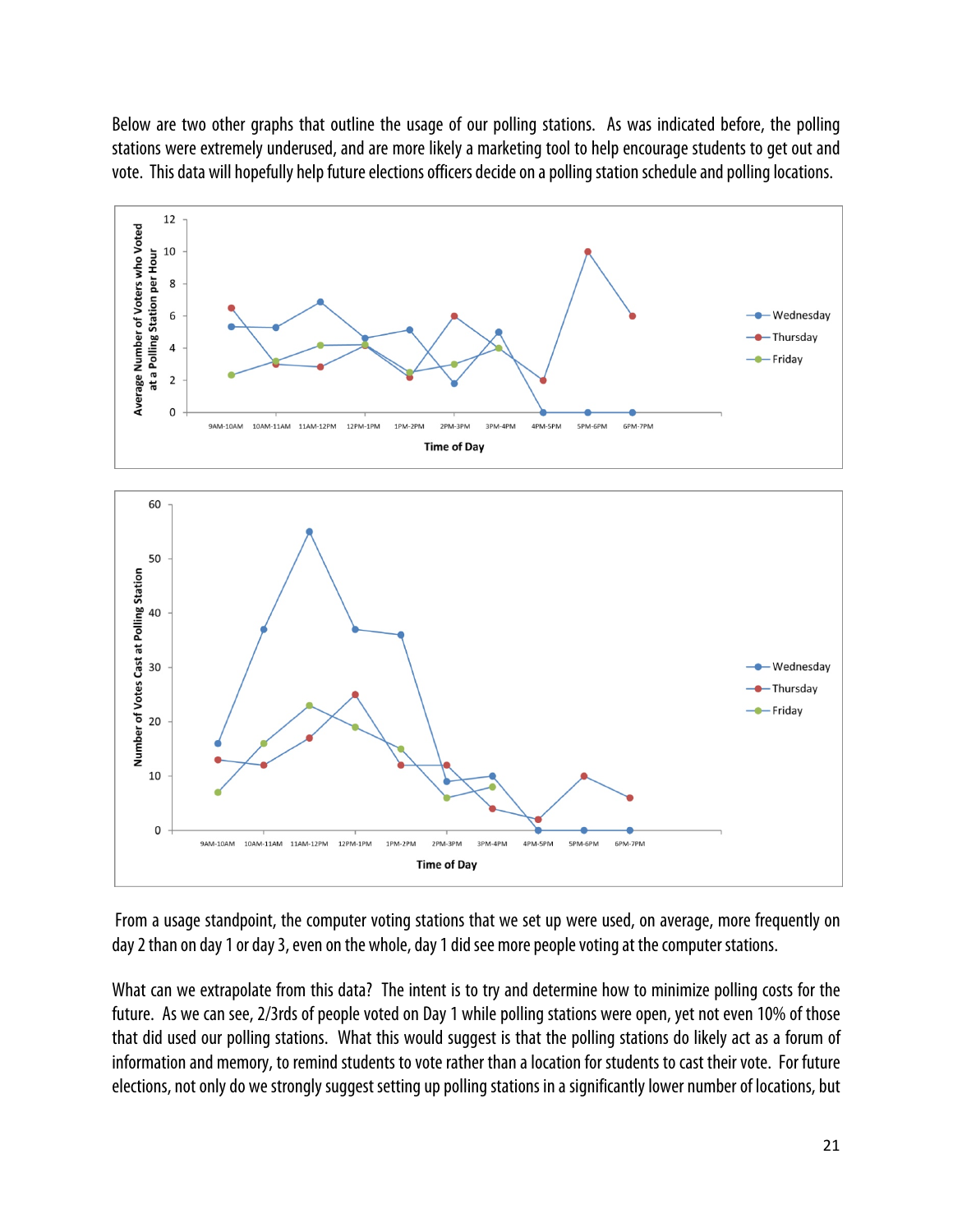reduce polling hours significantly on day 2 and 3. If the campus is over saturated with information on day 1, we could likely push the number of individuals who vote even higher, and reduce the man hours needed for the other days.

#### **Conclusion**

This referendum was predominantly dedicated to understanding the role of the Elections Office in publicizing elections, combined with getting a new understanding on the use of online voting. The transition to the WebVote System was relatively seamless and we hope that it will make future elections a little easier. We hope that this Electoral Report has provided some insight into what took place, what worked, what didn't work, and what needs to be improved upon for future years.

\_\_\_\_\_\_\_\_\_\_\_\_\_\_\_\_\_\_\_\_\_\_\_\_\_\_\_\_\_\_\_\_\_\_\_\_\_\_\_\_\_ Shawn Slavin, Chief Electoral Officer

Jacob Helliwell, Deputy Electoral Officer

\_\_\_\_\_\_\_\_\_\_\_\_\_\_\_\_\_\_\_\_\_\_\_\_\_\_\_\_\_\_\_\_\_\_\_\_\_\_\_\_\_